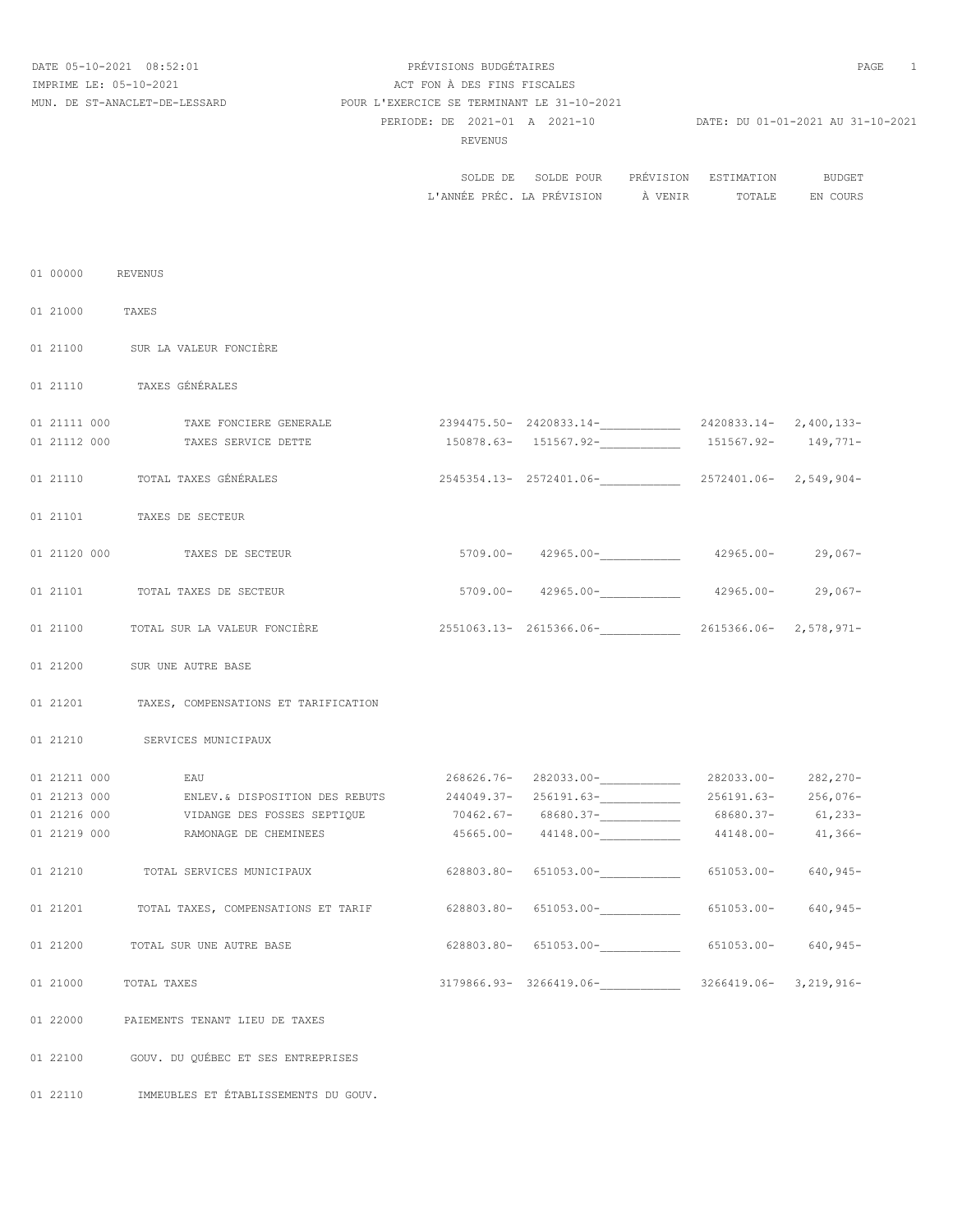DATE 05-10-2021 08:52:01 PRÉVISIONS BUDGÉTAIRES PAGE 2

# PERIODE: DE 2021-01 A 2021-10 DATE: DU 01-01-2021 AU 31-10-2021 PAIEMENTS TENANT LIEU DE TAXES IMPRIME LE: 05-10-2021 ACT FON À DES FINS FISCALES MUN. DE ST-ANACLET-DE-LESSARD POUR L'EXERCICE SE TERMINANT LE 31-10-2021

|              |                                          | SOLDE DE                 | SOLDE POUR<br>L'ANNÉE PRÉC. LA PRÉVISION   | PRÉVISION<br>À VENIR | ESTIMATION<br>TOTALE   | <b>BUDGET</b><br>EN COURS |
|--------------|------------------------------------------|--------------------------|--------------------------------------------|----------------------|------------------------|---------------------------|
|              | 01 22116 000 COMPENSATION TERRE PUBLIQUE | $38.00 -$                |                                            | $44 -$               | $44.00 -$              | $35 -$                    |
| 01 22110     | TOTAL IMMEUBLES ET ÉTABLISSEMENTS D      | $38.00 -$                |                                            | $44-$                | $44.00 -$              | $35 -$                    |
| 01 22120     | IMMEUBLES DES RÉSEAUX                    |                          |                                            |                      |                        |                           |
|              |                                          |                          |                                            |                      |                        |                           |
| 01 22121 000 | SANTE ET SERVICES SOCIAUX                | 7932.00-                 |                                            |                      | $8,000-8000.00-$       | $8,000-$                  |
| 01 22123 000 | ECOLES PRIMAIRE ET SECONDAIRE            | 14360.00-                |                                            |                      | $13,000 - 13000.00 -$  | $13,000-$                 |
| 01 22120     | TOTAL IMMEUBLES DES RÉSEAUX              | 22292.00-                |                                            | $21,000-$            | 21000.00-              | $21,000-$                 |
| 01 22100     | TOTAL GOUV. DU QUÉBEC ET SES ENTREP      | $22330.00 -$             |                                            | $21,044-$            | 21044.00-              | $21,035-$                 |
| 01 22200     | GOUV. DU CANADA ET SES ENTREPRISES       |                          |                                            |                      |                        |                           |
| 01 22211 000 | TAXES SUR LA VALEUR FONCIERE             |                          |                                            |                      |                        | $1,000-$                  |
| 01 22200     | TOTAL GOUV. DU CANADA ET SES ENTREP      |                          |                                            |                      |                        | $1,000-$                  |
| 01 22000     | TOTAL PAIEMENTS TENANT LIEU DE TAXE      | 22330.00-                |                                            |                      | $21,044 - 21044.00 -$  | $22,035-$                 |
| 01 23000     | SERVICES RENDUS                          |                          |                                            |                      |                        |                           |
| 01 23400     | AUTRES SERVICES RENDUS                   |                          |                                            |                      |                        |                           |
| 01 23430     | TRANSPORT                                |                          |                                            |                      |                        |                           |
|              | 01 23430 000 CONTRAT DENEIGEMENT - MTQ   |                          | $33000.74 - 13673.76 - 8,000 - 21673.76 -$ |                      |                        | $20,000-$                 |
| 01 23430     | TOTAL TRANSPORT                          | $33000.74-$              |                                            | $13673.76 - 8,000 -$ | 21673.76-              | $20,000-$                 |
| 01 23470     | LOISIRS ET CULTURE                       |                          |                                            |                      |                        |                           |
| 01 23471 000 |                                          |                          |                                            | $130.47 - 14,800 -$  |                        |                           |
| 01 23475 000 | CENTRE COMMUNAUTAIRE<br>TERRAIN DE JEUX  | 17196.86-<br>$7875.00 -$ | 13275.00-                                  |                      | 14930.47-<br>13275.00- | $8,000-$<br>$8,000-$      |
| 01 23477 000 | SOCCER                                   | $5700.00 -$              |                                            | $6300.00 -$          | $6300.00 -$            | $6,000-$                  |
| 01 23479 000 | TERRAIN DE BALLE                         | $1630.00 -$              |                                            | $1,000-$             | $1000.00 -$            | $1,000-$                  |
|              |                                          |                          |                                            |                      |                        |                           |
| 01 23470     | TOTAL LOISIRS ET CULTURE                 | 32401.86-                | 19705.47-                                  | $15,800-$            | $35505.47-$            | $23,000-$                 |
| 01 23400     | TOTAL AUTRES SERVICES RENDUS             | 82099.95-                | 46838.38-                                  | $14,400-$            | 61238.38-              | $51,000-$                 |
| 01 23000     | TOTAL SERVICES RENDUS                    | 82081.95-                | 46838.38-                                  | 14,400-              | 61238.38-              | $51,000-$                 |
| 01 24000     | IMPOSITION DE DROITS                     |                          |                                            |                      |                        |                           |
| 01 24100 000 | LICENCES ET PERMIS                       | 14789.48-                | $11064.00 -$                               | $500 -$              | $11564.00-$            | $10,000-$                 |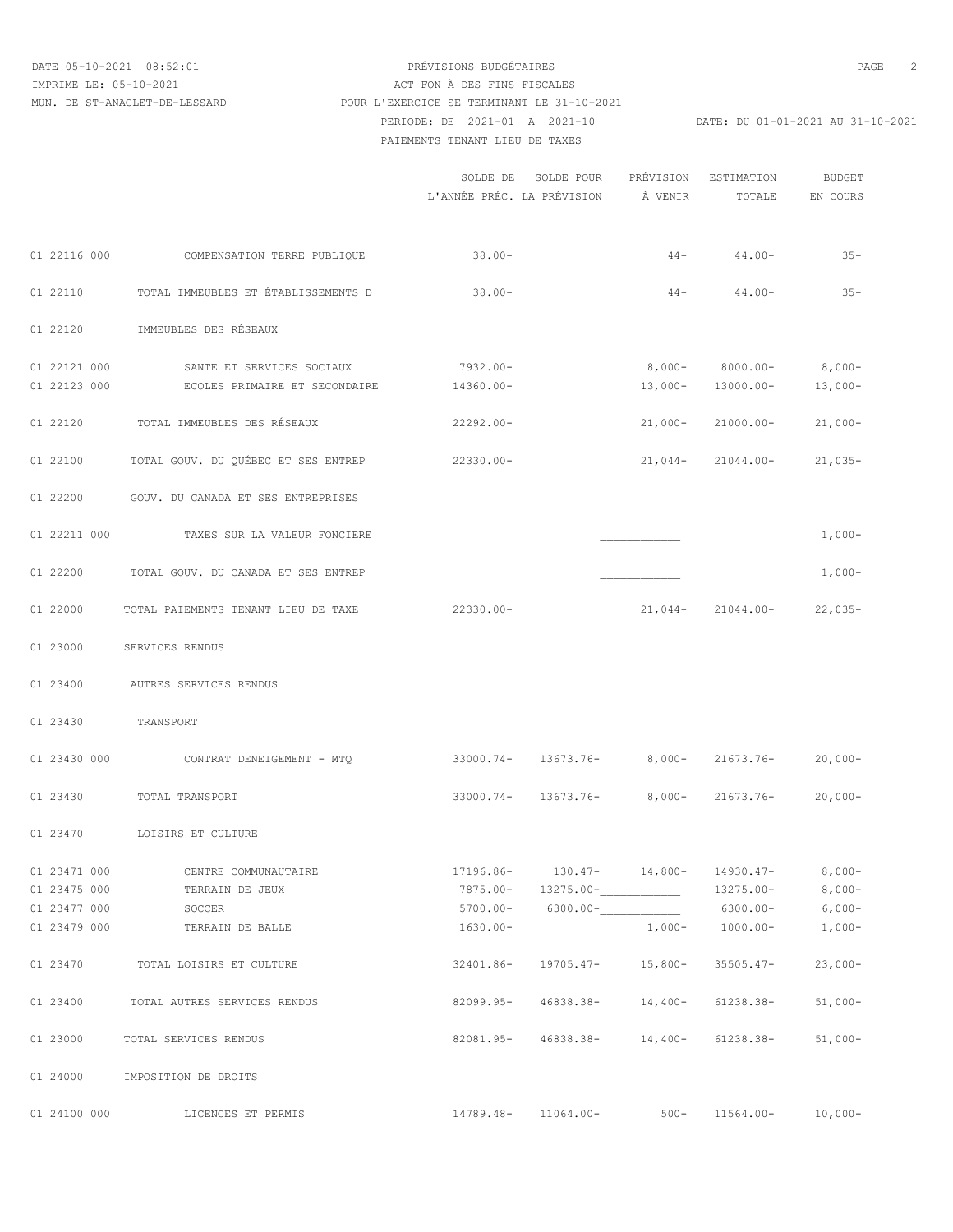# DATE 05-10-2021 08:52:01 PRÉVISIONS BUDGÉTAIRES PAGE 3 PERIODE: DE 2021-01 A 2021-10 DATE: DU 01-01-2021 AU 31-10-2021 IMPOSITION DE DROITS IMPRIME LE: 05-10-2021 <br>
ACT FON À DES FINS FISCALES MUN. DE ST-ANACLET-DE-LESSARD POUR L'EXERCICE SE TERMINANT LE 31-10-2021

|              |                                                                                           |                                                | SOLDE DE SOLDE POUR PRÉVISION ESTIMATION<br>$\tt L'ANNÉE PRÉC. LA PRÉVISION$ $\tt\AA$ VENIR $\tt\tt TOTALE$ EN COURS |                      |                                | BUDGET     |
|--------------|-------------------------------------------------------------------------------------------|------------------------------------------------|----------------------------------------------------------------------------------------------------------------------|----------------------|--------------------------------|------------|
|              | 01 24200 000 CROITS DE MUTATIONS MOBILIERES 113543.32- 65018.52- 8,000- 73018.52- 60,000- |                                                |                                                                                                                      |                      |                                |            |
|              | 01 24000 TOTAL IMPOSITION DE DROITS                                                       |                                                | $128332.80 - 76082.52 - 8,500 - 84582.52 - 70,000 -$                                                                 |                      |                                |            |
|              | 01 25000 AMENDES ET PÉNALITÉS<br>INTERETS                                                 |                                                |                                                                                                                      |                      |                                |            |
|              | 01 26100 000 BANQUES ET AUTRES INSTITUTIONS 48395.86- 13733.60- 10,400- 24133.60- 15,000- |                                                |                                                                                                                      |                      |                                |            |
|              | 01 26200 000 INTERETS ARRIÉRÉS DE TAXES                                                   | 2986.25- 12377.08- 12377.08- 12377.08- 15,000- |                                                                                                                      |                      |                                |            |
|              | 01 26300 000 ARRONDISSEMENT DU CENT                                                       |                                                | $.01$ 6.21-2000 6.21-                                                                                                |                      |                                |            |
|              | TOTAL INTERETS<br>AUTRES REVENUS                                                          |                                                | 51382.10- 26116.89- 10,400- 36516.89- 30,000-                                                                        |                      |                                |            |
|              | 01 27000 000 AUTRES REVENUS                                                               | 44.00-                                         |                                                                                                                      |                      |                                |            |
|              | 01 27900 000 REDEVANCES MUTUELLE                                                          |                                                | $2436.00 -$ 2436.00-                                                                                                 |                      |                                |            |
|              | TOTAL AUTRES REVENUS                                                                      |                                                | $44.00 - 2436.00 -$ 2436.00-                                                                                         |                      |                                |            |
|              | TRANSFERTS DE DROIT                                                                       |                                                |                                                                                                                      |                      |                                |            |
|              | 01 37210 000 DIVERSIFICATION DES REVENUS 25696.00- 24158.00- 24158.00- 24158.00- 24,158-  |                                                |                                                                                                                      |                      |                                |            |
|              | 01 37240 000 REMBOURSEMENT DE TECQ                                                        |                                                |                                                                                                                      |                      | 178, 973- 178973.00- 178, 973- |            |
|              | 01 37290 000 AUTRES                                                                       |                                                | $167159.00 - 52237.00  52237.00 - 52237.00 - 52,237 -$                                                               |                      |                                |            |
|              | TOTAL TRANSFERTS DE DROIT                                                                 |                                                | 192855.00- 76395.00- 178,973- 255368.00- 255,368-                                                                    |                      |                                |            |
|              | TRANSFERTS ENTENTES PARTAGE DE FRAIS                                                      |                                                |                                                                                                                      |                      |                                |            |
|              | 01 38110 ADMINISTRATION GÉNÉRALE                                                          |                                                |                                                                                                                      |                      |                                |            |
|              | 01 38110 000 SUBVENTION PROJETS DIVERS                                                    |                                                |                                                                                                                      |                      | 8797.00-                       |            |
|              | 01 38110 TOTAL ADMINISTRATION GÉNÉRALE                                                    |                                                |                                                                                                                      | $8797.00 -$ 8797.00- |                                |            |
| 01 38120     | SECURITE PUBLIQUE                                                                         |                                                |                                                                                                                      |                      |                                |            |
| 01 38120 000 | SECURITE PUBLIQUE                                                                         | $7610.60 -$                                    |                                                                                                                      |                      |                                | $4,000-$   |
| 01 38120     | TOTAL SÉCURITÉ PUBLIQUE                                                                   | $7610.60 -$                                    |                                                                                                                      |                      |                                | $4,000-$   |
| 01 38130     | TRANSPORT                                                                                 |                                                |                                                                                                                      |                      |                                |            |
| 01 38131 000 | RESEAU ROUTIER                                                                            | 159517.00-                                     |                                                                                                                      |                      | 192,336- 192336.00-            | $108,000-$ |
| 01 38132 000 | TRANSPORT COLLECTIF                                                                       |                                                |                                                                                                                      |                      | $50-$<br>$50.00 -$             | $300 -$    |
| 01 38130     | TOTAL TRANSPORT                                                                           | 159517.00-                                     |                                                                                                                      |                      | $192,386 - 192386.00 -$        | $108,300-$ |

01 38140 HYGIÈNE DU MILIEU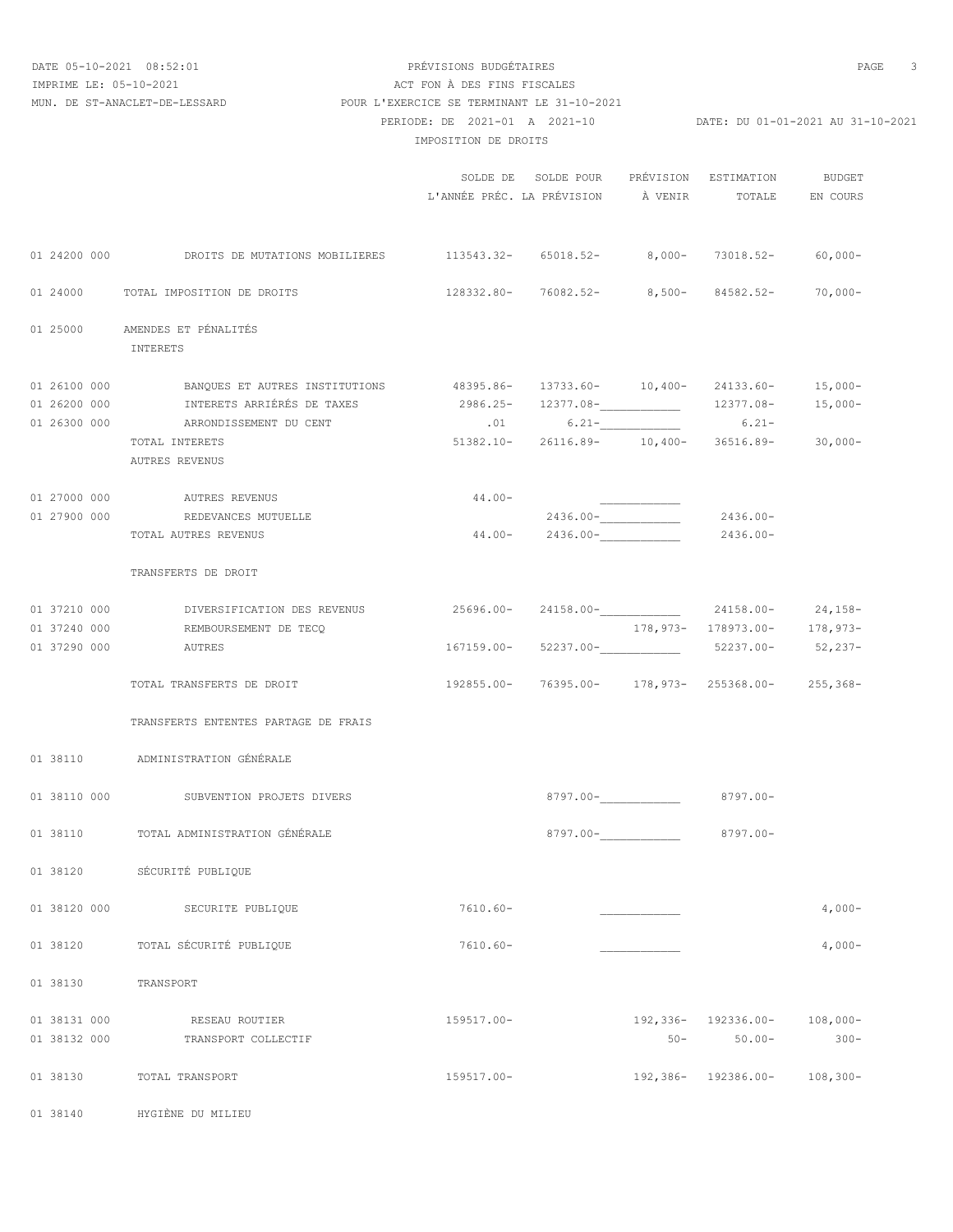| DATE 05-10-2021 08:52:01      | PRÉVISIONS BUDGÉTAIRES                     |           |            | PAGE                              | $\overline{4}$ |
|-------------------------------|--------------------------------------------|-----------|------------|-----------------------------------|----------------|
| IMPRIME LE: 05-10-2021        | ACT FON À DES FINS FISCALES                |           |            |                                   |                |
| MUN. DE ST-ANACLET-DE-LESSARD | POUR L'EXERCICE SE TERMINANT LE 31-10-2021 |           |            |                                   |                |
|                               | PERIODE: DE 2021-01 A 2021-10              |           |            | DATE: DU 01-01-2021 AU 31-10-2021 |                |
|                               | IMPOSITION DE DROITS                       |           |            |                                   |                |
|                               | SOLDE POUR<br>SOLDE DE                     | PRÉVISION | ESTIMATION | BUDGET                            |                |
|                               | L'ANNÉE PRÉC. LA PRÉVISION                 | À VENTR   | TOTALE     | EN COURS                          |                |
|                               |                                            |           |            |                                   |                |

01 38145 000 MATIERES RESIDUELLES 94744.49- 90,000- 90000.00- 90,000-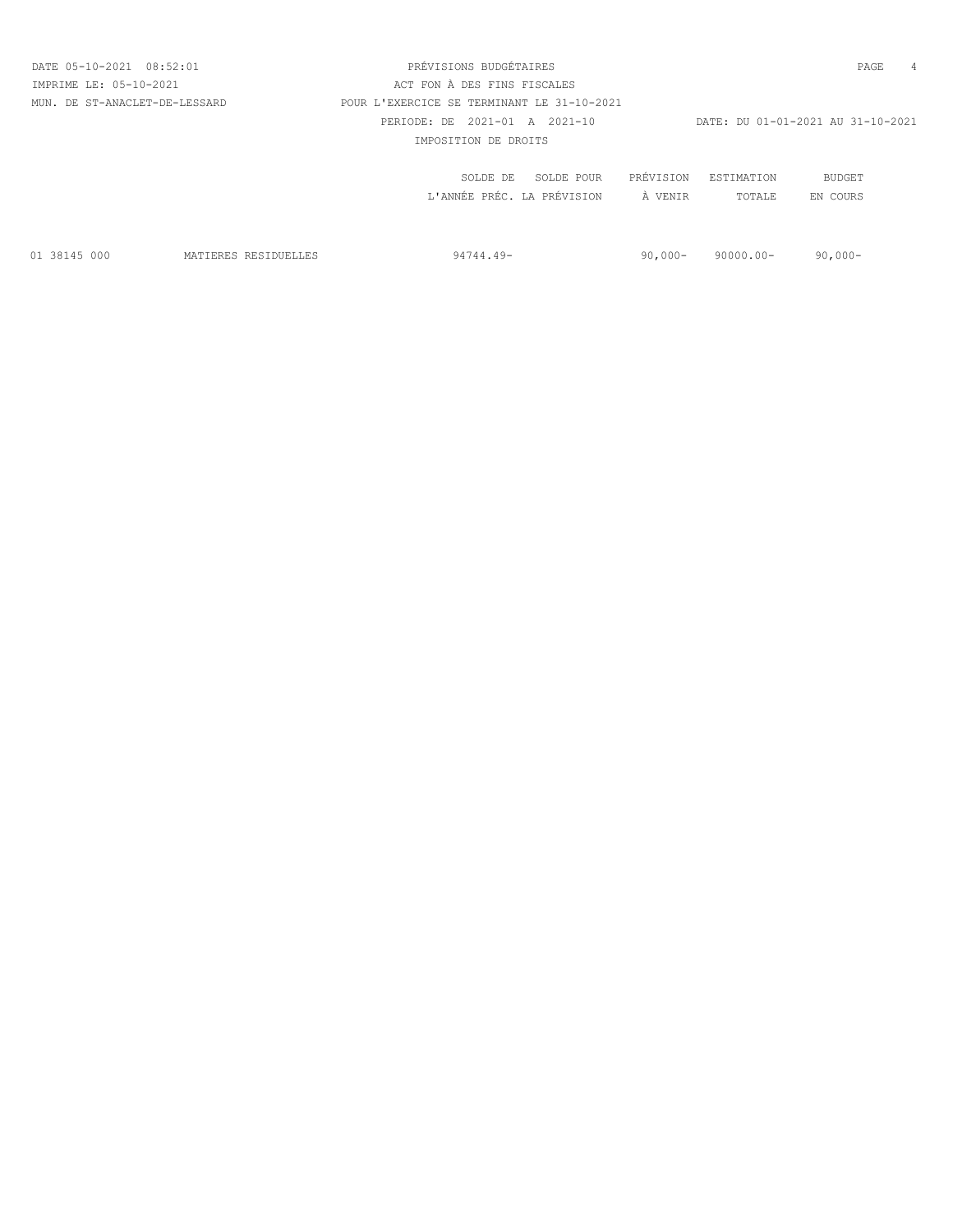# DATE 05-10-2021 08:52:01 PRÉVISIONS BUDGÉTAIRES<br>
TMPRIME I.E: 05-10-2021 PAGE 5 PERIODE: DE 2021-01 A 2021-10 DATE: DU 01-01-2021 AU 31-10-2021 IMPRIME LE: 05-10-2021 ACT FON À DES FINS FISCALES MUN. DE ST-ANACLET-DE-LESSARD POUR L'EXERCICE SE TERMINANT LE 31-10-2021

#### TRANSFERTS

|              |                                          |                                                    | SOLDE DE SOLDE POUR                                     | PRÉVISION | ESTIMATION                     | BUDGET   |
|--------------|------------------------------------------|----------------------------------------------------|---------------------------------------------------------|-----------|--------------------------------|----------|
|              |                                          | L'ANNÉE PRÉC. LA PRÉVISION                         |                                                         | À VENIR   | TOTALE                         | EN COURS |
|              |                                          |                                                    |                                                         |           |                                |          |
|              |                                          |                                                    |                                                         |           |                                |          |
|              | 01 38140 TOTAL HYGIÈNE DU MILIEU         | 94744.49-                                          |                                                         |           | $90,000 - 90000.00 - 90,000 -$ |          |
|              |                                          |                                                    |                                                         |           |                                |          |
|              |                                          |                                                    |                                                         |           |                                |          |
|              | 01 38180 RÉSEAU D'ÉLECTRICITÉ            |                                                    |                                                         |           |                                |          |
|              |                                          |                                                    |                                                         |           |                                |          |
| 01 38180 000 | RESEAU D'ELECTRICITE                     |                                                    | 80411.00- 103386.00-                                    |           | 103386.00- 75,000-             |          |
|              |                                          |                                                    |                                                         |           |                                |          |
| 01 38180     | TOTAL RÉSEAU D'ÉLECTRICITÉ               |                                                    | 80411.00- 103386.00-                                    |           | 103386.00- 75,000-             |          |
|              |                                          |                                                    |                                                         |           |                                |          |
|              | 01 38900 AUTRES TRANSFERTS CONDITIONNELS |                                                    |                                                         |           |                                |          |
|              |                                          |                                                    |                                                         |           |                                |          |
| 01 38910 000 | DON D'UN ORGANISME PRIVE                 | $100.00 -$                                         |                                                         |           |                                |          |
|              |                                          |                                                    |                                                         |           |                                |          |
| 01 38900     | TOTAL AUTRES TRANSFERTS CONDITIONNE      | $100.00 -$                                         |                                                         |           |                                |          |
|              |                                          |                                                    |                                                         |           |                                |          |
|              | TOTAL TRANSFERTS ENTENTES PARTAGE D      | 344133.09- 112183.00- 282,386- 394569.00- 277,300- |                                                         |           |                                |          |
|              |                                          |                                                    |                                                         |           |                                |          |
| 01 25000     | TOTAL AMENDES ET PÉNALITÉS               |                                                    | $5965.00-7458.00-6,461-13919.00-6,000-$                 |           |                                |          |
|              |                                          |                                                    |                                                         |           |                                |          |
| 01 00000     | TOTAL REVENUS                            |                                                    | 4006990.87- 3613928.85- 522,164- 4136092.85- 3,931,619- |           |                                |          |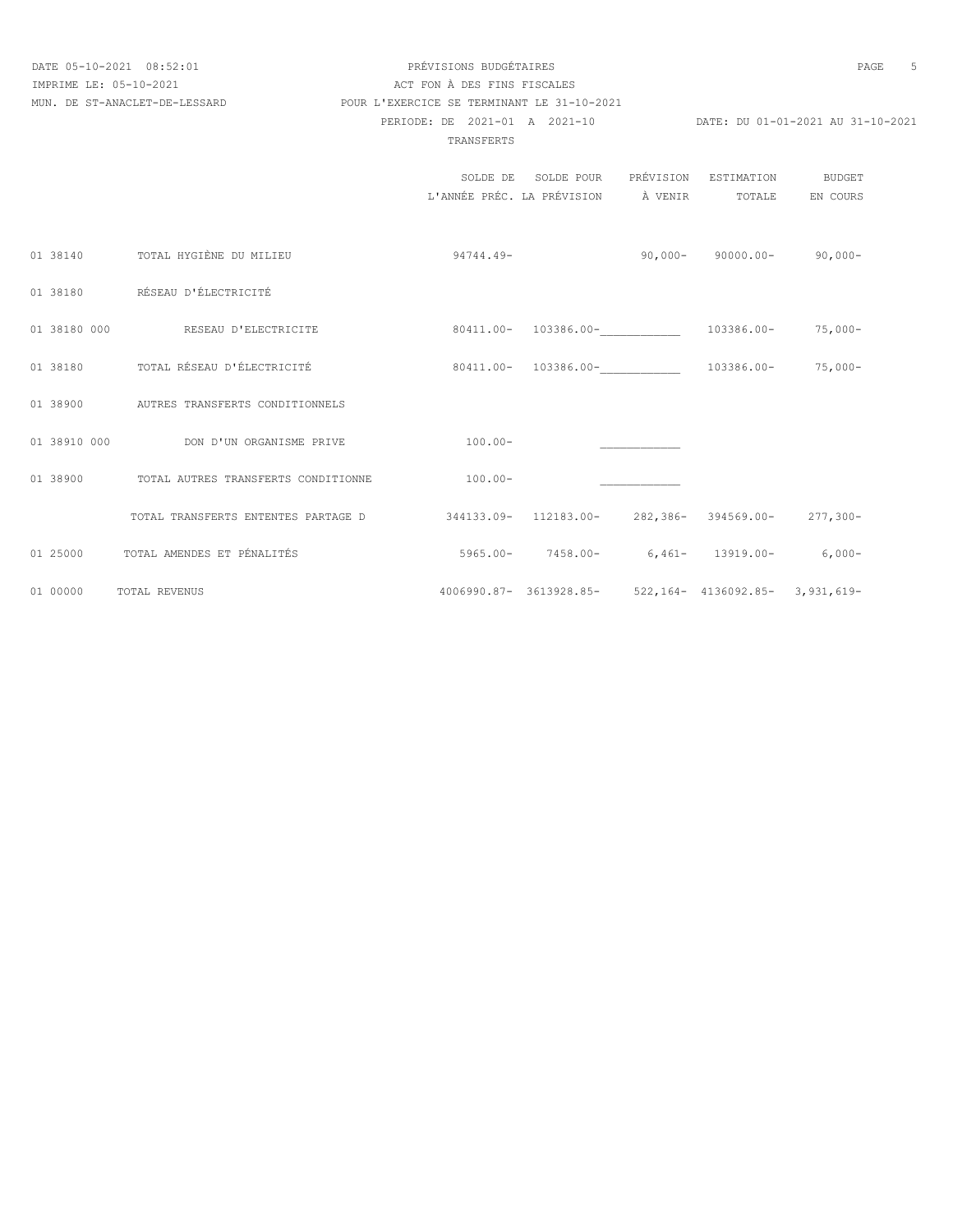# DATE 05-10-2021 08:52:02 PRÉVISIONS BUDGÉTAIRES PAGE 6 PERIODE: DE 2021-01 A 2021-10 DATE: DU 01-01-2021 AU 31-10-2021 CHARGES IMPRIME LE: 05-10-2021 ACT FON À DES FINS FISCALES MUN. DE ST-ANACLET-DE-LESSARD POUR L'EXERCICE SE TERMINANT LE 31-10-2021

| <b>BUDGE</b> | TON<br>$\mathbf{E}$<br>…w∆ ⊞⊤∩                                                            | <b>REAL</b><br>PRÉV | POUR<br>.DE.            |                                                                                                                                                             |
|--------------|-------------------------------------------------------------------------------------------|---------------------|-------------------------|-------------------------------------------------------------------------------------------------------------------------------------------------------------|
| $T+1$<br>.   | TOTALE<br>the contract of the contract of the contract of the contract of the contract of | <b>VENTE</b>        | PREVISION<br>. $\Delta$ | the contract of the contract of the contract of the contract of the contract of the contract of the contract of<br>アヤサム<br>'' ANNÉE<br>$\sim$ $\sim$ $\sim$ |

02 00000 CHARGES

02 10000 ADMINISTRATION GÉNÉRALE

02 11000 CONSEIL

| 02 11000 131 | TRAITEMENT DES ELUS                  | 48687.64  | 36769.05  | $12,260-$ | 24509.05                    | 49,000  |
|--------------|--------------------------------------|-----------|-----------|-----------|-----------------------------|---------|
| 02 11000 133 | ALLOCATION NON- IMPOSABLE ÉLUS       | 23152.80  | 17479.80  | 5,820-    | 11659.80                    | 24,000  |
| 02 11000 222 | REGIE DES RENTES                     | 1361.57   | 1071.97   | $360 -$   | 711.97                      | 2,156   |
| 02 11000 242 | FONDS DE SANTE                       | 2061.28   | 1556.60   | $520 -$   | 1036.60                     | 2,156   |
| 02 11000 262 | REGIME OUEBECOIS ASSURANCE PAR       | 502.08    | 379.47    | $130 -$   | 249.47                      | 1,078   |
| 02 11000 310 | FRAIS DE DEPLACEMENTS                | 1113.57   | 840.96    | $280-$    | 560.96                      | 1,800   |
| 02 11000 423 | ASSURANCES ADMINISTRATEURS           | 6059.00   | 6159.28   | $2,050-$  | 4109.28                     | 6,200   |
| 02 11000 454 | INSCRIPT.CONGRES+FORMATION           | 314.96    |           | $500 -$   | $500.00 -$                  | 1,500   |
| 02 11000 493 | EVENEMENTS SPECIAUX                  | 2466.47   | 497.50    | $4,000-$  | $3502.50 -$                 | 9,000   |
| 02 11000 610 | ALIMENTS ET BOISSON                  | 26.93     | 292.60    | $200 -$   | 92.60                       | 300     |
| 02 11000     | TOTAL CONSEIL                        | 85746.30  | 65047.23  | $26,120-$ | 38927.23                    | 97,190  |
| 02 12000     | APPLICATION DE LA LOI                |           |           |           |                             |         |
| 02 12000 953 | COUR MUNICIPALE                      | 6518.90   | 7042.85   | $2,350-$  | 4692.85                     | 9,000   |
| 02 12000     | TOTAL APPLICATION DE LA LOI          | 6518.90   | 7042.85   | $2,350-$  | 4692.85                     | 9,000   |
| 02 13000     | GESTION FINANCIÈRE ET ADMINISTRATIVE |           |           |           |                             |         |
| 02 13000 141 | SALAIRE                              | 204562.08 | 148303.51 | $49,430-$ | 98873.51                    | 193,225 |
| 02 13000 212 | REER COLLECTIF                       | 13189.90  | 9762.59   | $3,250-$  | 6512.59                     | 13,448  |
| 02 13000 222 | REGIE DES RENTES                     | 11629.05  | 8835.25   | $2,950-$  | 5885.25                     | 9,526   |
| 02 13000 232 | ASSURANCE-CHOMAGE REGULIER           | 3371.65   | 2421.26   | $810-$    | 1611.26                     | 2,802   |
| 02 13000 242 | FONDS DE SANTE                       | 9192.26   | 6742.68   | $2,250-$  | 4492.68                     | 8,405   |
| 02 13000 252 | CSST                                 | 4917.41   | 3228.85   | $1,080-$  | 2148.85                     | 3,922   |
| 02 13000 262 | REGIME QUEBECOIS ASSURANCE PAR       | 1390.76   | 1023.89   | $340-$    | 683.89                      | 1,681   |
| 02 13000 280 | ASSURANCE-COLLECTIVE                 | 14445.58  | 10333.05  | $3,450-$  | 6883.05                     | 16,250  |
| 02 13000 310 | FRAIS DE DEPLACEMENTS                | 220.68    | 186.18    | $80 -$    | 106.18                      | 1,000   |
| 02 13000 413 | COMPTABILITE ET VERIFICATIO          | 11758.60  | 9448.87   |           | 9448.87                     | 12,000  |
| 02 13000 414 | INFORMATIOUE                         | 17010.23  | 15485.62  | $700 -$   | 14785.62                    | 14,180  |
| 02 13000 419 | MUTATIONS                            | 518.00    | 340.00    | $120 -$   | 220.00                      | 400     |
| 02 13000 421 | ASSURANCE BUREAU                     | 3232.00   | 3285.49   |           | 3285.49                     | 3,000   |
| 02 13000 454 | FORMATION                            | 2902.90   | 800.46    | $500 -$   | 300.46                      | 2,200   |
| 02 13000 494 | ABONNEMENTS ET COTISATIONS           | 1520.07   | 519.69    | $500 -$   | 19.69                       | 1,000   |
| 02 13000 762 | ENTENTE DE SERVICES INFORMATIQ       |           | 1298.00   | $1,298-$  |                             | 2,596   |
| 02 13000     | TOTAL GESTION FINANCIÈRE ET ADMINIS  | 299861.17 |           |           | 222015.39 66,758- 155257.39 | 285,635 |

02 14000 GREFFE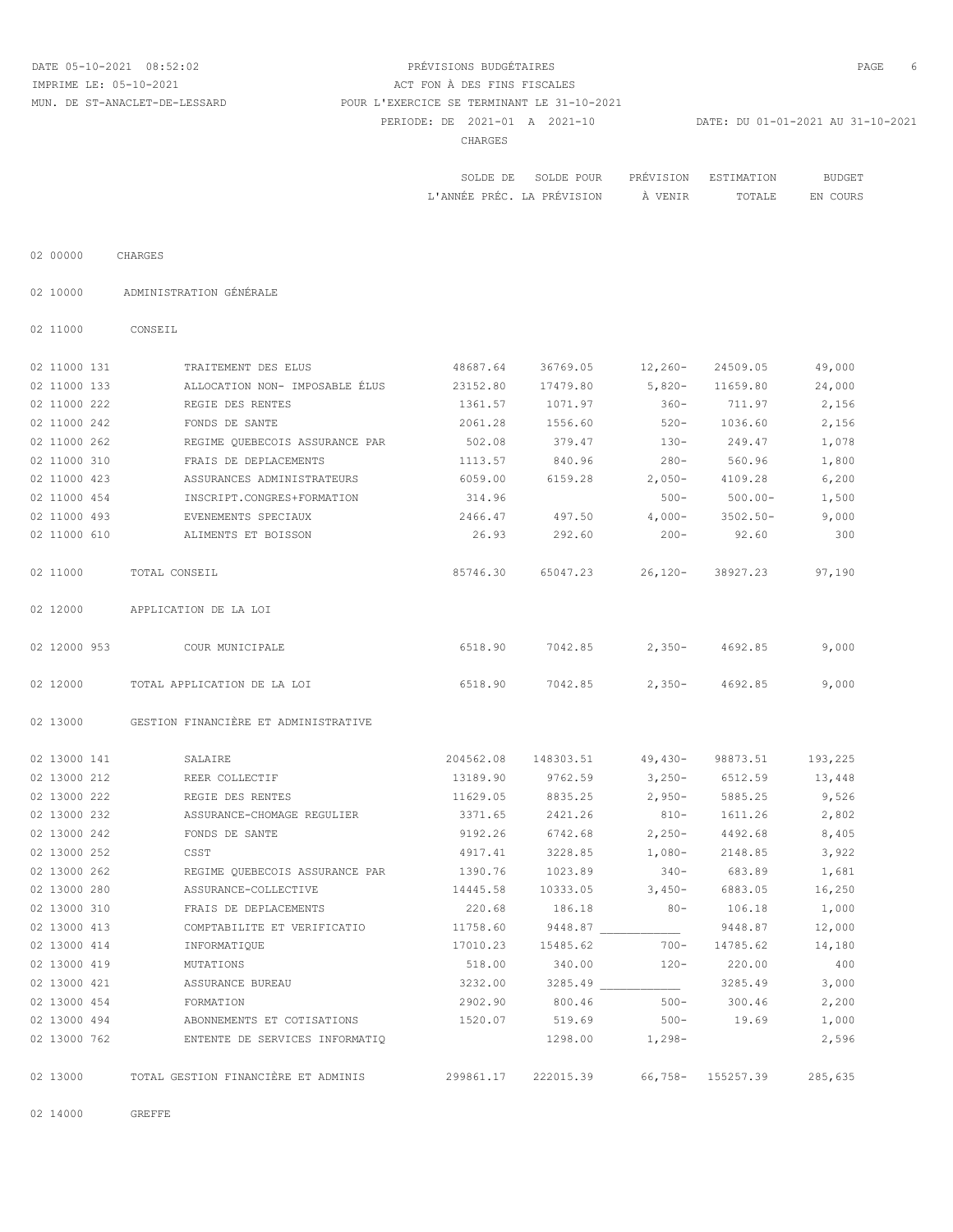### DATE 05-10-2021 08:52:02 PRÉVISIONS BUDGÉTAIRES PAGE 7 PERIODE: DE 2021-01 A 2021-10 DATE: DU 01-01-2021 AU 31-10-2021 ADMINISTRATION GÉNÉRALE IMPRIME LE: 05-10-2021 <br>
ACT FON À DES FINS FISCALES MUN. DE ST-ANACLET-DE-LESSARD POUR L'EXERCICE SE TERMINANT LE 31-10-2021

|              |                                                                                       |                                             | SOLDE DE SOLDE POUR<br>L'ANNÉE PRÉC. LA PRÉVISION À VENIR |                       | PRÉVISION ESTIMATION BUDGET | TOTALE EN COURS |
|--------------|---------------------------------------------------------------------------------------|---------------------------------------------|-----------------------------------------------------------|-----------------------|-----------------------------|-----------------|
|              | 02 14000 321 FRAIS DE POSTE                                                           |                                             |                                                           | 1737.74 1,737 3475.48 |                             |                 |
|              | 02 14000 TOTAL GREFFE                                                                 |                                             |                                                           | 1737.74 1,737 3475.48 |                             |                 |
|              | 02 15000 ÉVALUATION                                                                   |                                             |                                                           |                       |                             |                 |
|              | 02 15000 417 -EVAL.MUNICIPALE-HON. ÉQUIL                                              |                                             | 25636.68 8,000- 17636.68 34,000                           |                       |                             |                 |
|              | 02 15000 951 ROLE D'EVALUATION                                                        |                                             | 61844.00  15446.00  46,400-  30954.00-  61,784            |                       |                             |                 |
|              | 02 15000 TOTAL ÉVALUATION                                                             |                                             | 61844.00 41082.68 54,400- 13317.32- 95,784                |                       |                             |                 |
|              | 02 19000 AUTRES                                                                       |                                             |                                                           |                       |                             |                 |
|              | 02 19000 321 FRAIS DE POSTE                                                           |                                             | 3329.28 2178.91 2,038- 140.91 3,500                       |                       |                             |                 |
|              | 02 19000 331 TELEPHONE                                                                |                                             | 6121.08 4729.19 1,580- 3149.19                            |                       |                             | 6,304           |
| 02 19000 341 | ANNONCES DANS LES JOURNAUX                                                            |                                             | 2035.81 3216.06                                           |                       | 500-2716.06 1,200           |                 |
| 02 19000 345 | CONTACT                                                                               |                                             |                                                           |                       | 919.69 919 1839.38          |                 |
| 02 19000 412 | HONORAIRES PROFESSIONNELS                                                             |                                             | 7914.16 4466.24 2,000- 2466.24                            |                       |                             | 7,000           |
|              | 02 19000 422 ASS. RESPONSAB., DETOURNEMENT 17564.68 19021.20 19021.20 19021.20 18,200 |                                             |                                                           |                       |                             |                 |
| 02 19000 522 | ENTRETIEN & REP. - BATIMENT                                                           |                                             | 4587.95 410.37 8,000- 7589.63-                            |                       |                             | 1,900           |
| 02 19000 527 | CONTRAT D'ENT - EQUIP. DE BURE                                                        |                                             | 2224.54 1335.69 500- 835.69                               |                       |                             | 2,300           |
|              | ALIMENTS ET BOISSON                                                                   | 53.51                                       |                                                           |                       | $28.49$ $50 - 21.51 -$      | 100             |
| 02 19000 610 |                                                                                       |                                             |                                                           |                       |                             |                 |
| 02 19000 660 | ARTICLES DE NETTOYAGE                                                                 | 253.94                                      | 14306.69 4488.82 2,720- 1768.82 4,000                     |                       | $9.66$ 100- 90.34-          | 600             |
| 02 19000 670 | FOURNITURES DE BUREAU                                                                 |                                             |                                                           |                       |                             |                 |
| 02 19000 681 | ELECTRICITE                                                                           |                                             | 3883.69 3520.12 1,170- 2350.12                            |                       |                             | 3,200           |
| 02 19000 940 | CREANCES DOUTEUSES                                                                    |                                             |                                                           |                       |                             | 700             |
| 02 19000 951 | QUOTE-PART                                                                            |                                             | 39710.00 20476.50 20,480- 3.50- 41,198                    |                       |                             |                 |
|              | 02 19000 959 SUBVENTIONS ET DONS                                                      |                                             | 37419.25 25641.39 25641.39 17,000                         |                       |                             |                 |
|              | 02 19000 995 RECLAMATIONS - DOMM. & INTERETS                                          |                                             |                                                           |                       |                             | 1,000           |
|              | 02 19000 TOTAL AUTRES                                                                 | 139404.58 90442.33 38,218- 52224.02 108,202 |                                                           |                       |                             |                 |
| 02 10000     | TOTAL ADMINISTRATION GENERALE                                                         | 593374.95                                   | 427368.22                                                 |                       | 186, 108 - 241259.65        | 595,811         |
| 02 20000     | SÉCURITÉ PUBLIQUE                                                                     |                                             |                                                           |                       |                             |                 |
| 02 21000     | POLICE                                                                                |                                             |                                                           |                       |                             |                 |
| 02 21000 141 | SALAIRE                                                                               | 27808.39                                    | 21996.09                                                  | $11,000-$             | 10996.09                    | 36,000          |
| 02 21000 222 | REGIE DES RENTES                                                                      | 1198.34                                     | 981.43                                                    | $500 -$               | 481.43                      | 1,778           |
| 02 21000 232 | ASSURANCE-CHOMAGE REGULIER                                                            | 462.35                                      | 363.48                                                    | $180 -$               | 183.48                      | 561             |
| 02 21000 242 | FONDS DE SANTE                                                                        | 1172.92                                     | 937.04                                                    | $470 -$               | 467.04                      | 1,365           |
| 02 21000 252 | CSST                                                                                  | 567.19                                      | 448.58                                                    | $220 -$               | 228.58                      | 660             |
| 02 21000 262 | REGIME QUEBECOIS ASSURANCE PAR                                                        | 190.38                                      | 152.12                                                    | $80 -$                | 72.12                       | 236             |
| 02 21000 441 | SURETE DU QUEBEC                                                                      | 218596.00                                   | 111484.00                                                 | $111,484-$            |                             | 223,000         |
|              |                                                                                       |                                             |                                                           |                       |                             |                 |

02 21000 650 VETEMENTS ET CHAUSSURES 60.34 100- 100.00- 250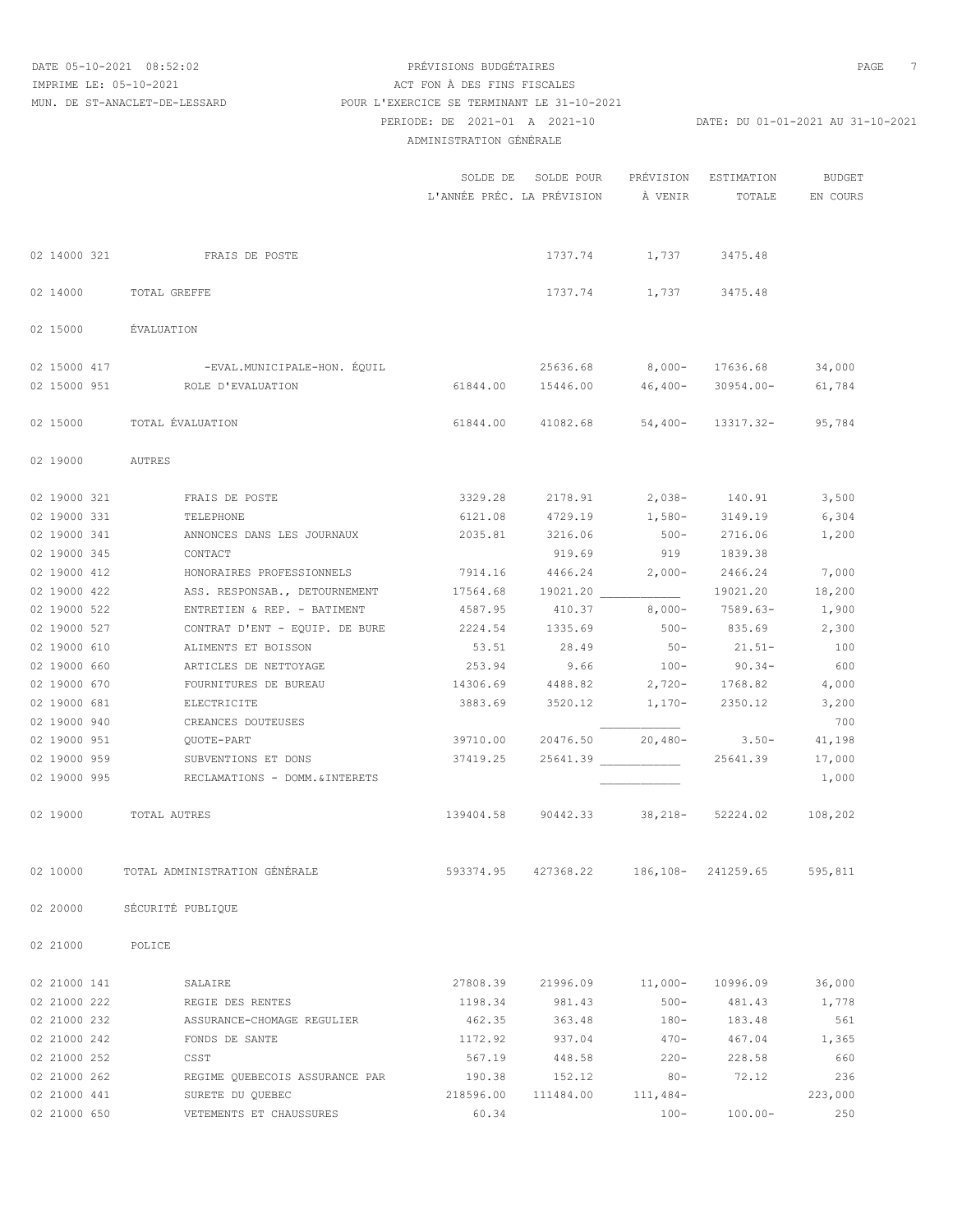DATE 05-10-2021 08:52:02 PRÉVISIONS BUDGÉTAIRES PAGE 8

# PERIODE: DE 2021-01 A 2021-10 DATE: DU 01-01-2021 AU 31-10-2021 SÉCURITÉ PUBLIQUE IMPRIME LE: 05-10-2021 <br>ACT FON À DES FINS FISCALES MUN. DE ST-ANACLET-DE-LESSARD POUR L'EXERCICE SE TERMINANT LE 31-10-2021

|              |                                | SOLDE DE  | SOLDE POUR<br>L'ANNÉE PRÉC. LA PRÉVISION      | PRÉVISION<br>À VENIR     | ESTIMATION<br>TOTALE | <b>BUDGET</b><br>EN COURS |
|--------------|--------------------------------|-----------|-----------------------------------------------|--------------------------|----------------------|---------------------------|
|              |                                |           |                                               |                          |                      |                           |
| 02 21000     | TOTAL POLICE                   |           | 250055.91 136362.74 124,034- 12328.74 263,850 |                          |                      |                           |
| 02 22000     | SÉCURITÉ INCENDIE              |           |                                               |                          |                      |                           |
| 02 22000 331 | SERVICES DE COMMUNICATION      | 9.02      |                                               |                          |                      |                           |
| 02 22000 421 | ASSURANCE BATIMENT             | 1262.00   | 1282.89                                       |                          | 1282.89              | 1,300                     |
| 02 22000 495 | RAMONAGE DE CHEMINEES          | 47892.15  | 30397.97                                      | $1,500-$                 | 28897.97             | 33,077                    |
| 02 22000 522 | ENTRETIEN & REP. - BATIMENT    | 236.65    | 239.63                                        |                          | $500 - 260.37 -$     | 2,000                     |
| 02 22000 632 | HUILE A CHAUFFAGE              | 4171.62   | 3305.97                                       | $2,000 - 1305.97$        |                      | 6,000                     |
| 02 22000 681 | ELECTRICITE                    |           | 1437.09 587.99                                |                          | $300 - 287.99$       | 2,500                     |
| 02 22000 951 | QUOTE PART SERVICE INCENDIE    | 375335.00 | 199163.07    164,150-                         |                          | 35013.07             | 363, 316                  |
| 02 22000     | TOTAL SÉCURITÉ INCENDIE        | 430343.53 | 234977.52 168,450-                            |                          | 66527.52             | 408,193                   |
| 02 29000     | AUTRES                         |           |                                               |                          |                      |                           |
| 02 29000 451 | GARDIENNAGE ET SECURITE        |           |                                               | $500 -$                  | $500.00 -$           | 2,000                     |
| 02 29000     | TOTAL AUTRES                   |           |                                               | $500 -$                  | $500.00 -$           | 2,000                     |
| 02 20000     | TOTAL SÉCURITÉ PUBLIQUE        |           | 680399.44 371340.26 292,984-                  |                          | 78356.26             | 674,043                   |
| 02 30000     | TRANSPORT                      |           |                                               |                          |                      |                           |
| 02 31000     | RÉSEAU ROUTIER                 |           |                                               |                          |                      |                           |
| 02 32000     | VOIRIE MUNICIPALE              |           |                                               |                          |                      |                           |
| 02 32000 141 | SALAIRE                        | 183428.47 | 151679.92 30,340- 121339.92                   |                          |                      | 180,000                   |
| 02 32000 142 | SALAIRE-EMPLOYÉS TEMPORAIRES   | 20903.44  | 14100.62                                      |                          | 2,820- 11280.62      | 20,000                    |
| 02 32000 212 | REER COLLECTIF                 | 11548.65  | 9921.05                                       |                          | 1,990- 7931.05       | 11,863                    |
| 02 32000 222 | REGIE DES RENTES               | 10409.20  | 9477.89                                       | $1,900 - 7577.89$        |                      | 10,571                    |
| 02 32000 232 | ASSURANCE-CHOMAGE REGULIER     | 3121.95   | 2642.08                                       | $530 -$                  | 2112.08              | 3,333                     |
| 02 32000 242 | FONDS DE SANTE                 | 9181.72   | 7363.51                                       | $1,480-$                 | 5883.51              | 8,113                     |
| 02 32000 252 | CSST                           | 4877.54   | 3526.35                                       | $700 -$                  | 2826.35              | 3,924                     |
| 02 32000 262 | REGIME QUEBECOIS ASS. PARENTAL | 1441.74   | 1154.66                                       | $230 -$                  | 924.66               | 1,402                     |
| 02 32000 280 | ASSURANCE-COLLECTIVE           | 7210.30   |                                               | 5958.96 1,200-           | 4758.96              | 6,795                     |
| 02 32000 310 | FRAIS DE DEPLACEMENTS          |           | 24.62                                         | $50 -$                   | $25.38 -$            | 400                       |
| 02 32000 331 | TELEPHONES CELLULAIRES         | 2252.32   | 1781.78                                       | $600 -$                  | 1181.78              | 2,500                     |
| 02 32000 421 | ASSURANCE - BATIMENT           | 1343.00   |                                               |                          | 1365.23              | 1,500                     |
| 02 32000 424 | ASSURANCE VEHICULES            | 3797.00   |                                               | 3859.84                  | 3859.84              | 3,900                     |
| 02 32000 443 | SERVICES PAYES À D'AUTRES MUNI |           |                                               | $300 -$                  | $300.00 -$           | 300                       |
| 02 32000 454 | FORMATION                      |           |                                               | $500 -$                  | $500.00 -$           | 500                       |
| 02 32000 521 | ENTRETIEN & REP. - CHEMINS     | 105607.27 | 46069.41                                      | $22,000-$                | 24069.41             | 95,000                    |
| 02 32000 522 | ENTRETIEN & REP. - GARAGE      | 730.63    | 810.03                                        | $500 -$                  | 310.03               | 2,000                     |
| 02 32000 525 | ENTRETIEN & REP. - VEHICULES   | 30383.54  | 16559.18                                      | $3,500-$                 | 13059.18             | 82,000                    |
| 02 32000 625 | GRAVIER ASPHALTE, GOUDRON      | 61379.43  |                                               | 72019.80 5.000- 67019.80 |                      | 72.000                    |

02 32000 625 GRAVIER,ASPHALTE, GOUDRON 61379.43 72019.80 5,000- 67019.80 72,000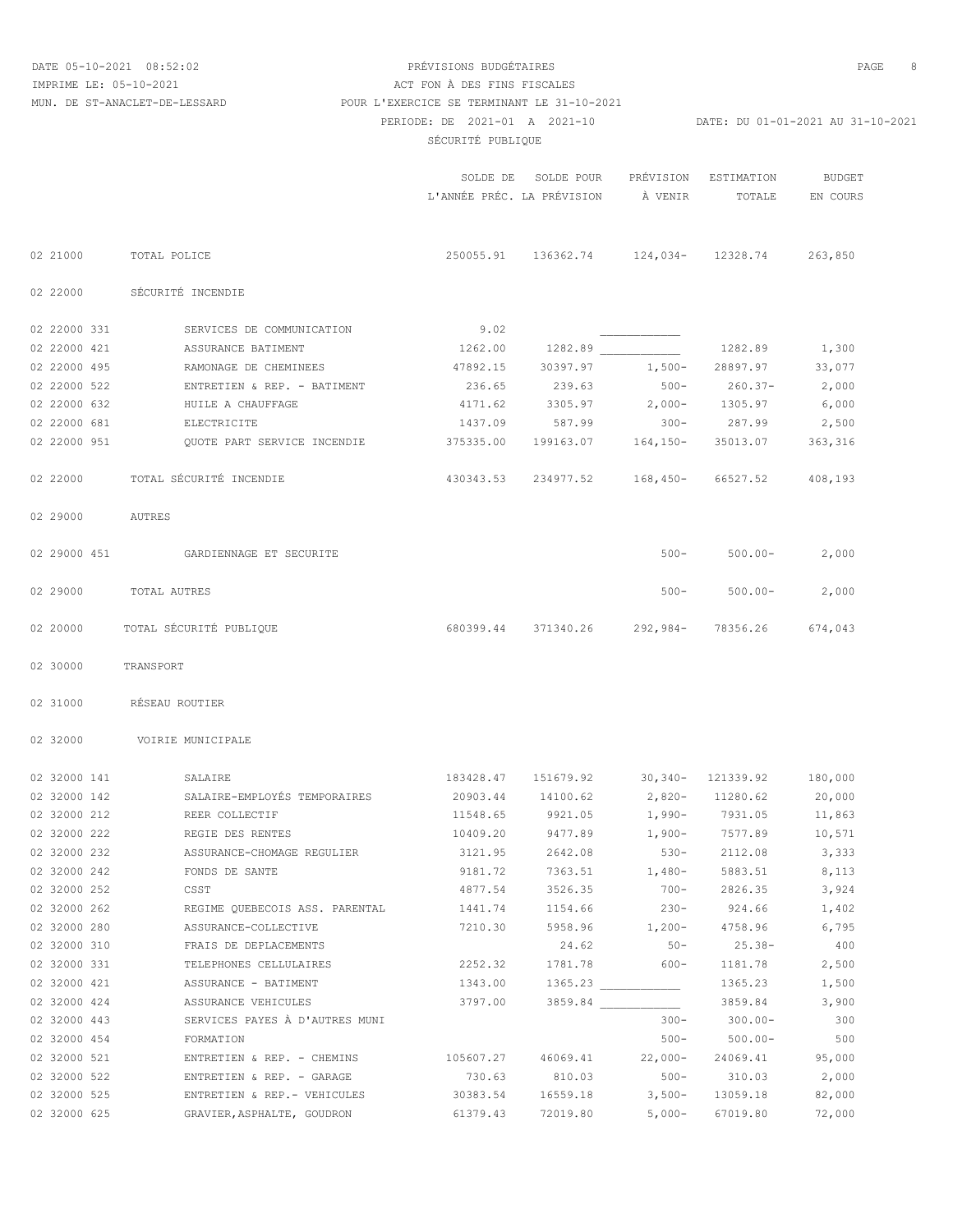# DATE 05-10-2021 08:52:02 PRÉVISIONS BUDGÉTAIRES PAGE 9 PERIODE: DE 2021-01 A 2021-10 DATE: DU 01-01-2021 AU 31-10-2021 TRANSPORT AND RESERVE TO A REPORT OF TRANSPORT IMPRIME LE: 05-10-2021 ACT FON À DES FINS FISCALES MUN. DE ST-ANACLET-DE-LESSARD POUR L'EXERCICE SE TERMINANT LE 31-10-2021

 SOLDE DE SOLDE POUR PRÉVISION ESTIMATION BUDGET L'ANNÉE PRÉC. LA PRÉVISION À VENIR TOTALE EN COURS 02 32000 631 CARBURANT 29793.59 22807.49 5,000- 17807.49 35,000 02 32000 634 LUBRIFIANT 251.90 \_\_\_\_\_\_\_\_\_\_\_\_ 400 02 32000 640 PIECES & ACCESSOIRES 1680.34 1421.84 500- 921.84 2,000 02 32000 649 PANNEAUX DE SIGNALISATION 2916.87 2210.84 1,000- 1210.84 3,500 02 32000 650 VETEMENTS ET CHAUSSURES 3782.95 3032.81 500- 2532.81 3,500 02 32000 660 ARTICLES DE NETTOYAGE 4.83 200- 195.17- 200 02 32000 681 ELECTRICITE 4925.73 2349.33 500- 1849.33 4,200 02 32000 965 IMMATRICULATION 5196.24 4389.07 500- 3889.07 5,100 02 32000 TOTAL VOIRIE MUNICIPALE 506163.82 384531.14 81,840- 302691.14 560,001 02 33000 ENLÈVEMENT DE LA NEIGE 02 33000 141 SALAIRE 174623.81 121856.83 61,000- 60856.83 178,000 02 33000 142 TEMPS SUPPLEMENTAIRE 27061.65 25017.83 12,500- 12517.83 35,000 02 33000 212 REER COLLECTIF 8583.80 7645.09 3,850- 3795.09 12,633 02 33000 222 REGIE DES RENTES 9113.00 8560.22 4,280- 4280.22 11,939 02 33000 232 ASSURANCE-CHOMAGE REGULIER 2712.21 2430.21 1,220- 1210.21 3,765 02 33000 233 ASSURANCE-CHOMAGE REDUIT 3,250- 3250.00- 02 33000 242 FONDS DE SANTE 6883.74 6498.88 1,560-4938.88 9,165 02 33000 252 CSST 4555.82 3112.15 520- 2592.15 4,432 02 33000 262 REGIME QUEBECOIS ASS. PARENTAL 1353.05 1017.55 520- 497.55 1,583 02 33000 280 ASSURANCE-COLLECTIVE 6594.11 5497.59 2,750- 2747.59 5,473 02 33000 310 FRAIS DE DEPLACEMENTS 24.63 50- 25.37- 200 02 33000 331 TELEPHONES CELLULAIRES 2037.75 1579.81 800- 779.81 2,500 02 33000 421 ASSURANCE - BATIMENTS 1343.00 1365.23 \_\_\_\_\_\_\_\_\_\_\_\_ 1365.23 1,500 02 33000 424 ASSURANCE VEHICULES 3610.00 3669.75 3669.75 3669.75 3,800 02 33000 443 SERVICES PAYES A D'AUTRES MUN. 1315.99 1959.07 500- 1459.07 1,300 02 33000 515 LOCATION MACHINERIE 3572.19 1700.80 1,000- 700.80 3,500 02 33000 522 ENTRETIEN & REP. - GARAGE 1176.55 794.17 500- 294.17 1,500 02 33000 525 ENTRETIEN & REP.- VEHICULES 53552.36 21883.83 11,000- 10883.83 45,000 02 33000 631 CARBURANT 28728.19 21391.00 11,000- 10391.00 38,000 02 33000 632 HUILE A CHAUFFAGE 4171.72 3676.48 2,000- 1676.48 6,000 02 33000 634 LUBRIFIANT 166.32 \_\_\_\_\_\_\_\_\_\_\_\_ 166.32 400 02 33000 639 ABRASIFS ET AUTRES PRODUITS 55311.12 14855.33 32,000- 17144.67- 58,000 02 33000 643 PIECES ET ACCESSOIRES 406.93 160.16 1,000- 839.84- 1,500 02 33000 650 VETEMENTS ET CHAUSSURES 2248.72 1346.52 500- 846.52 2,000 02 33000 660 ARTICLES DE NETTOYAGE 4.83 300- 295.17- 400 02 33000 681 ELECTRICITE 4057.84 2241.12 1,200- 1041.12 3,500 02 33000 965 IMMATRICULATION 4443.92 4173.19 500- 3673.19 4,600 02 33000 TOTAL ENLÈVEMENT DE LA NEIGE 409257.47 262628.59 153,800- 108828.59 435,690 02 34000 ÉCLAIRAGE DES RUES 02 34000 529 ENT. ET REMPLACEMENT DE LAMPES 6297.09 2105.44 1,500- 605.44 4,000 02 34000 681 ELECTRICITE 21736.79 13246.65 4,500- 8746.65 18,000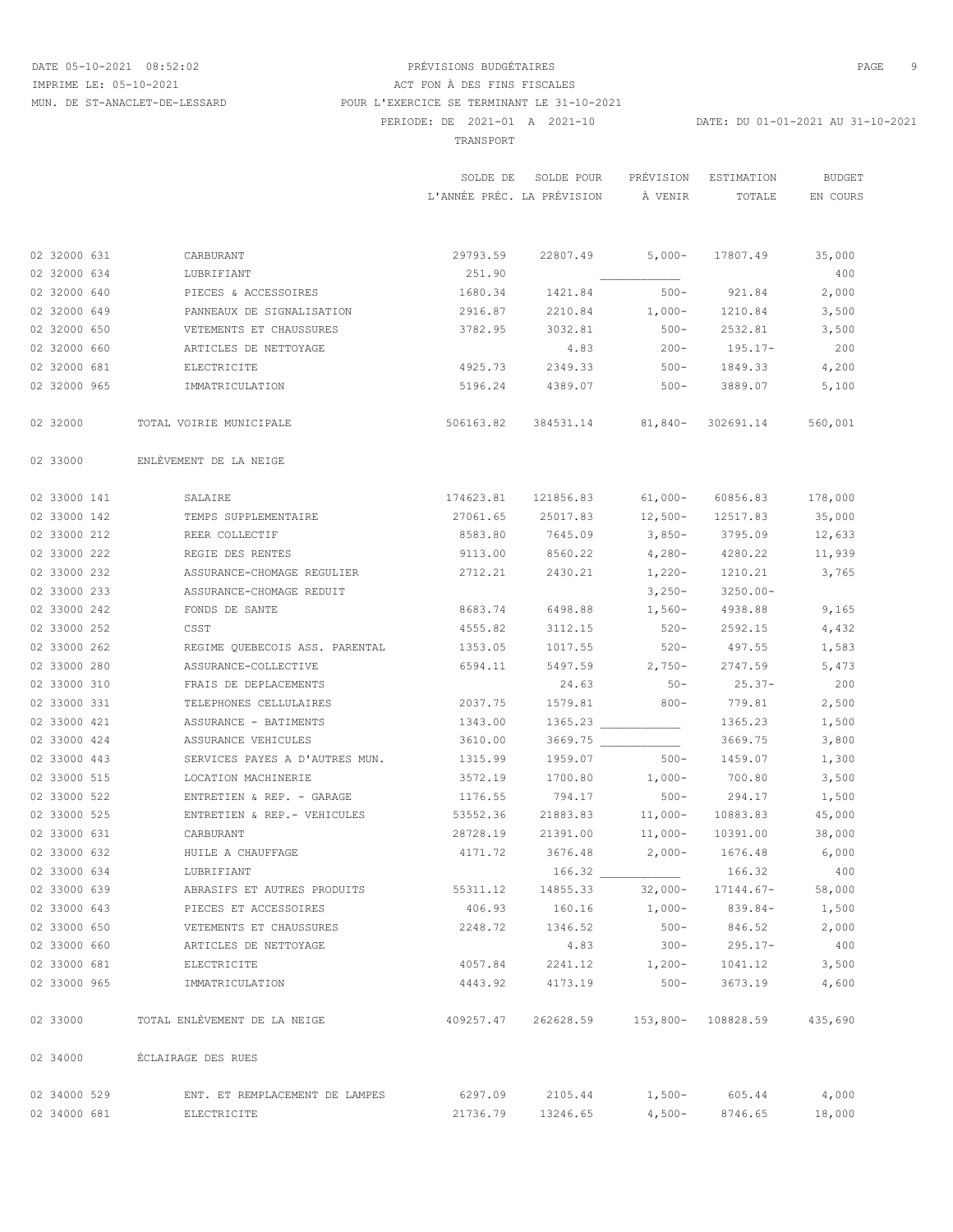MUN. DE ST-ANACLET-DE-LESSARD POUR L'EXERCICE SE TERMINANT LE 31-10-2021

# DATE 05-10-2021 08:52:02 PRÉVISIONS BUDGÉTAIRES PAGE 10 IMPRIME LE: 05-10-2021 <br>
ACT FON À DES FINS FISCALES

PERIODE: DE 2021-01 A 2021-10 DATE: DU 01-01-2021 AU 31-10-2021

TRANSPORT

|                              |                                         |          | SOLDE DE SOLDE POUR PRÉVISION ESTIMATION<br>L'ANNÉE PRÉC. LA PRÉVISION À VENIR |                      | TOTALE                          | BUDGET<br>EN COURS |
|------------------------------|-----------------------------------------|----------|--------------------------------------------------------------------------------|----------------------|---------------------------------|--------------------|
| 02 34000                     | TOTAL ÉCLAIRAGE DES RUES                |          | 28033.88 15352.09 6,000- 9352.09                                               |                      |                                 | 22,000             |
| 02 31000                     | TOTAL RÉSEAU ROUTIER                    |          | 943455.17 662511.82 241,640- 420871.82                                         |                      |                                 | 1,017,691          |
| 02 36000                     | TRANSPORT COLLECTIF                     |          |                                                                                |                      |                                 |                    |
| 02 37000                     | TRANSPORT EN COMMUN                     |          |                                                                                |                      |                                 |                    |
| 02 37000 448<br>02 37000 459 | TRANSPORT ADAPTÉ<br>TRANSPORT COLLECTIF |          | 32436.00 17468.19 17,470- 1.81- 35,327                                         |                      | 1127.56 3,000- 1872.44-         | 18,000             |
| 02 37000                     | TOTAL TRANSPORT EN COMMUN               | 32436.00 | 18595.75                                                                       | $20,470-$            | 1874.25-                        | 53,327             |
| 02 36000                     | TOTAL TRANSPORT COLLECTIF               | 32436.00 | 18595.75                                                                       | $20,470 - 1874.25 -$ |                                 | 53,327             |
| 02 30000                     | TOTAL TRANSPORT                         |          | 975891.17 681107.57                                                            |                      | 262, 110- 418997.57 1, 071, 018 |                    |
| 02 40000                     | HYGIÈNE DU MILIEU                       |          |                                                                                |                      |                                 |                    |
| 02 41000                     | EAU ET ÉGOUT                            |          |                                                                                |                      |                                 |                    |
| 02 41200                     | APPROVISIONNEMENT/ TRAITEMENT DE L'EAU  |          |                                                                                |                      |                                 |                    |
| 02 41200 419                 | ANALYSES DE L'EAU                       | 1846.71  | 1121.25                                                                        | $400-$               | 721.25                          | 2,200              |
| 02 41200 421                 | ASSURANCE - BATIMENTS                   | 111.00   | 112.84                                                                         |                      | 112.84                          | 120                |
| 02 41200 516                 | LOCATION DE MATERIEL                    | 104.99   | 209.98                                                                         | $200 -$              | 9.98                            | 300                |
| 02 41200 522                 | ENTRETIEN & REP. - BATIMENT             |          |                                                                                |                      |                                 | 100                |
| 02 41200 526                 | ENTRETIEN DES EQUIPEMENTS               | 1637.80  |                                                                                | $500 -$              | $500.00 -$                      | 1,600              |
| 02 41200 635                 | PRODUITS CHIMIQUES                      |          | 2089.71 1340.69                                                                | $500 - 840.69$       |                                 | 2,200              |
| 02 41200 640                 | PIECES & ACCESSOIRES                    |          |                                                                                | $200 -$              | $200.00 -$                      | 400                |
| 02 41200 681                 | ELECTRICITE                             |          | 1473.66 790.44                                                                 |                      | $400 - 390.44$ 1,800            |                    |
| 02 41200 683                 | ACHAT D'EAU                             |          | 57523.57 35338.18 20,000- 15338.18 63,767                                      |                      |                                 |                    |
| 02 41200 951                 | CONTRAT D'ENTRETIEN - EAU               | 7546.27  | 5790.39                                                                        | $7,300-$             | $1509.61-$                      | 13,118             |
| 02 41200                     | TOTAL APPROVISIONNEMENT/ TRAITEMENT     |          | 72333.71 44703.77 29,500- 15203.77                                             |                      |                                 | 85,605             |
| 02 41300                     | RÉSEAUX DE DISTRIBUTION DE L'EAU        |          |                                                                                |                      |                                 |                    |
| 02 41300 141                 | SALAIRE                                 | 1524.34  |                                                                                |                      | 859.15 1,000- 140.85-           | 4,000              |
| 02 41300 212                 | REER COLLECTIF                          | 15.22    |                                                                                |                      |                                 | 265                |
| 02 41300 222                 | REGIE DES RENTES                        | 12.61    |                                                                                |                      |                                 | 212                |
| 02 41300 232                 | ASSURANCE-CHOMAGE REGULIER              | 3.79     |                                                                                |                      |                                 | 67                 |
| 02 41300 242                 | FONDS DE SANTE                          | 9.96     |                                                                                |                      |                                 | 163                |
| 02 41300 252                 | CSST                                    | 4.81     |                                                                                |                      |                                 | 79                 |
| 02 41300 262                 | REGIME QUEBECOIS ASS. PARENTAL          | 1.56     |                                                                                |                      |                                 | 29                 |
| 02 41300 280                 | ASSURANCE-COLLECTIVE                    | 8.29     |                                                                                |                      |                                 | 345                |

02 41300 454 FORMATION 600 1,500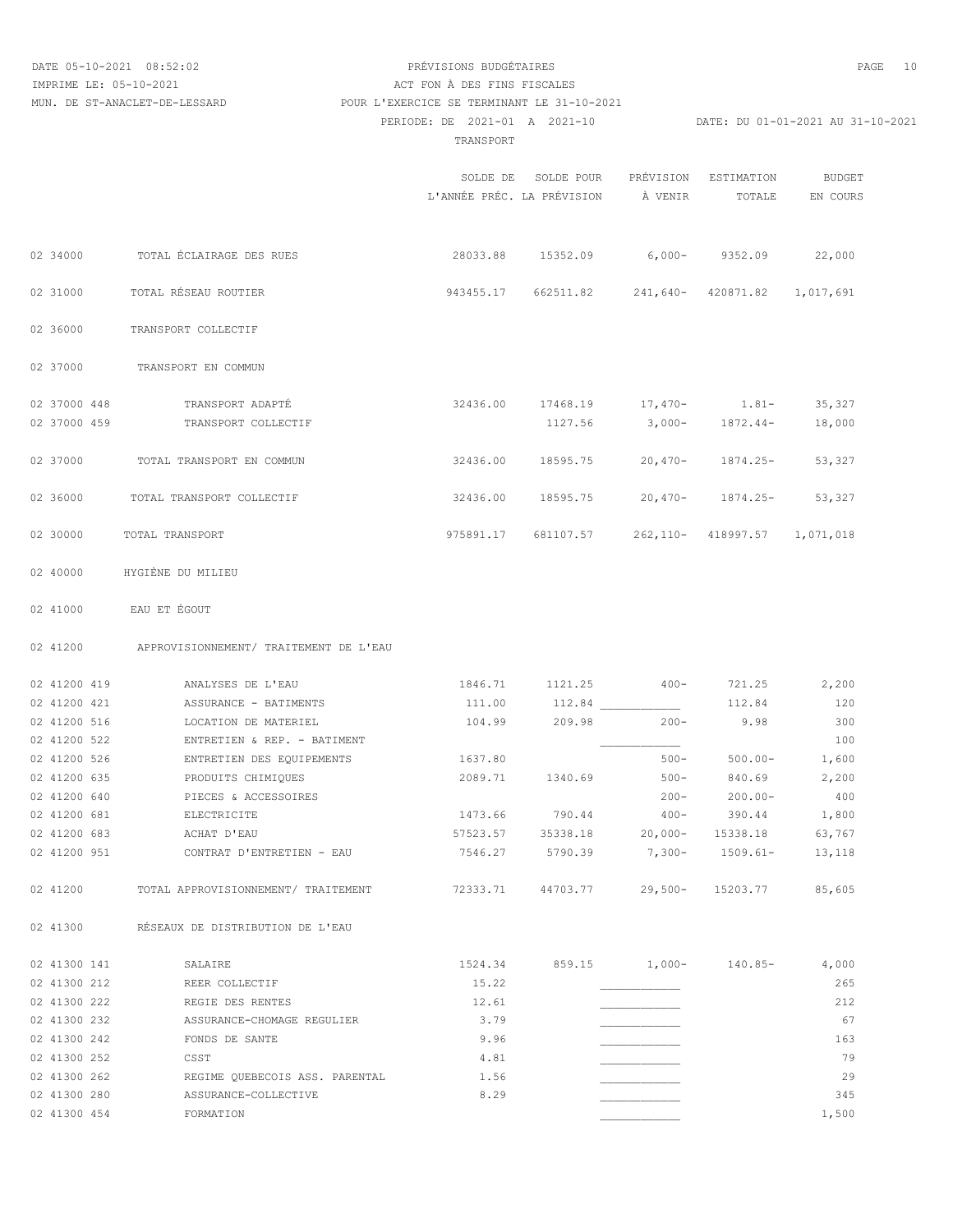### DATE 05-10-2021 08:52:02 PRÉVISIONS BUDGÉTAIRES PAGE 11 PERIODE: DE 2021-01 A 2021-10 DATE: DU 01-01-2021 AU 31-10-2021 HYGIÈNE DU MILIEU IMPRIME LE: 05-10-2021 ACT FON À DES FINS FISCALES MUN. DE ST-ANACLET-DE-LESSARD POUR L'EXERCICE SE TERMINANT LE 31-10-2021

|              |                                     | L'ANNÉE PRÉC. LA PRÉVISION             | SOLDE DE SOLDE POUR                         | À VENIR       | PRÉVISION ESTIMATION<br>TOTALE | <b>BUDGET</b><br>EN COURS |
|--------------|-------------------------------------|----------------------------------------|---------------------------------------------|---------------|--------------------------------|---------------------------|
| 02 41300 515 | LOCATION DE MACHINERIE              |                                        | 437.27 7634.84 6,000- 1634.84               |               |                                | 3,000                     |
| 02 41300 642 | PIECES ET ACCESSOIRES               | 3854.79                                | 2431.46                                     |               | 2,000- 431.46                  | 4,000                     |
|              |                                     |                                        |                                             |               |                                |                           |
| 02 41300     | TOTAL RÉSEAUX DE DISTRIBUTION DE L' | 5872.64 10925.45 9,000- 1925.45 13,660 |                                             |               |                                |                           |
| 02 41400     | TRAITEMENT DES EAUX USÉES           |                                        |                                             |               |                                |                           |
| 02 41400 331 | TELEPHONE                           | 80.22                                  |                                             |               |                                |                           |
| 02 41400 419 | ANALYSES DES EAUX USEES             | 1648.30                                |                                             | $974.27$ 350- | 624.27                         | 2,700                     |
| 02 41400 421 | ASSURANCE - BATIMENTS               | 1403.00                                |                                             |               | 1426.22                        | 1,500                     |
| 02 41400 516 | LOCATION DE MATERIEL                | 1719.59                                |                                             | $200 -$       | $200.00-$                      | 500                       |
| 02 41400 522 | ENTRETIEN & REP. - BATIMENT         |                                        |                                             | $200 -$       | $200.00 -$                     | 500                       |
| 02 41400 526 | ENTRETIEN DES EQUIPEMENTS           | 20676.50                               | 3949.69                                     | $300 -$       | 3649.69                        | 4,000                     |
| 02 41400 635 | PRODUITS CHIMIQUES                  | 5202.89                                | 723.16                                      | $4,000-$      | 3276.84-                       | 7,000                     |
| 02 41400 640 | PIECES ET ACCESSOIRES (OUTILS)      | 158.08                                 |                                             | $100 -$       | $100.00 -$                     | 200                       |
| 02 41400 660 | ARTICLES DE NETTOYAGE               | 71.83                                  |                                             | $50 -$        | $50.00 -$                      | 200                       |
| 02 41400 681 | ELECTRICITE                         | 15213.10                               | 8832.76                                     |               | 5,000- 3832.76                 | 15,000                    |
| 02 41400 951 | CONTRAT D'ENTRETIEN - ÉGOUTS        | 16538.93                               | 13511.05                                    | $12,700-$     | 811.05                         | 26,236                    |
| 02 41400     | TOTAL TRAITEMENT DES EAUX USÉES     |                                        | 62712.44 29417.15 22,900- 6517.15 57,836    |               |                                |                           |
| 02 41500     | RÉSEAUX D'ÉGOUT                     |                                        |                                             |               |                                |                           |
| 02 41500 141 | SALAIRE                             |                                        |                                             |               |                                |                           |
| 02 41500 212 | REER COLLECTIF                      |                                        |                                             |               |                                | 214                       |
| 02 41500 222 | REGIE DES RENTES                    |                                        |                                             |               |                                | 172                       |
| 02 41500 232 | ASSURANCE-CHOMAGE REGULIER          |                                        |                                             |               |                                | 54                        |
| 02 41500 242 | FONDS DE SANTE                      |                                        |                                             |               |                                | 131                       |
| 02 41500 252 | CSST                                |                                        |                                             |               |                                | 64                        |
| 02 41500 262 | REGIME QUEBECOIS ASS. PARENTAL      |                                        |                                             |               |                                | 23                        |
| 02 41500 280 | ASSURANCE COLLECTIVE                |                                        |                                             |               |                                | 212                       |
| 02 41500 516 | LOCATION DE MATERIEL                | 2832.81                                |                                             |               | $4,000-4000.00-$               | 9,000                     |
| 02 41500 642 | PIECES ET ACCESSOIRES               | 1123.41                                | 9.99                                        | $1,000-$      | 990.01-                        | 2,000                     |
| 02 41500     | TOTAL RÉSEAUX D'ÉGOUT               |                                        | 4932.43 801.23 6,000- 5198.77- 14,870       |               |                                |                           |
| 02 41000     | TOTAL EAU ET ÉGOUT                  |                                        | 145851.22 85847.60 67,400- 18447.60 171,971 |               |                                |                           |
| 02 45000     | MATIÈRES RÉSIDUELLES                |                                        |                                             |               |                                |                           |

02 45100 DÉCHETS DOMESTIQUES

02 45110 CUEILLETTE ET TRANSPORT

| 02 45110 141 | SALAIRE          | 2,000- | 2000.00- | 3,000 |
|--------------|------------------|--------|----------|-------|
| 02 45110 212 | REER COLLECTIF   |        |          | 214   |
| 02 45110 222 | REGIE DES RENTES |        |          | 172   |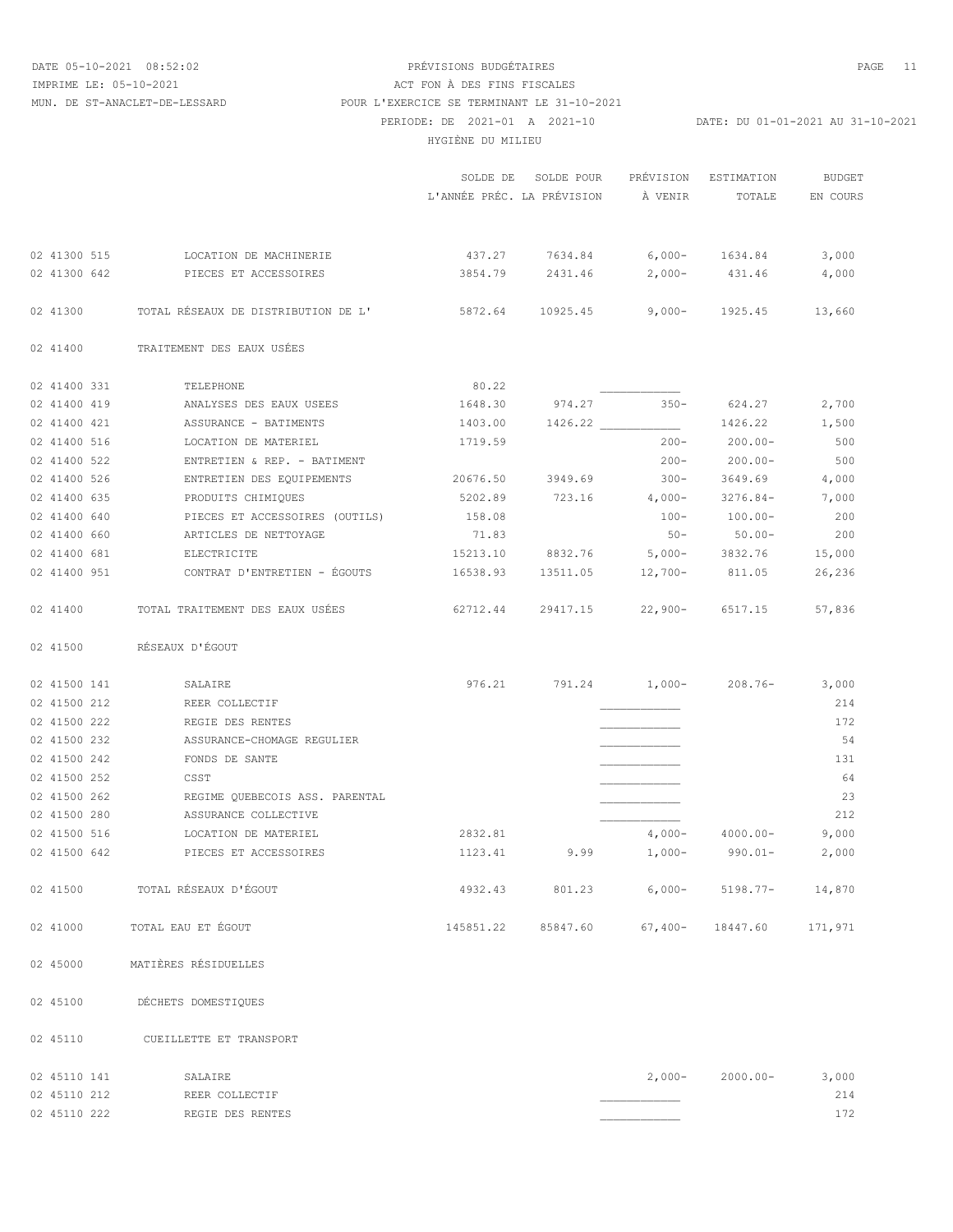02 61000 AMÉNAGEMENT, URBANISME ET ZONAGE

## DATE 05-10-2021 08:52:02 PRÉVISIONS BUDGÉTAIRES PAGE 12 PERIODE: DE 2021-01 A 2021-10 DATE: DU 01-01-2021 AU 31-10-2021 HYGIÈNE DU MILIEU IMPRIME LE: 05-10-2021 <br>
ACT FON À DES FINS FISCALES MUN. DE ST-ANACLET-DE-LESSARD POUR L'EXERCICE SE TERMINANT LE 31-10-2021

| <b>BUDGET</b> | PRÉVISION ESTIMATION |         | SOLDE DE SOLDE POUR        |
|---------------|----------------------|---------|----------------------------|
| EN COURS      | TOTALE.              | À VENIR | L'ANNÉE PRÉC. LA PRÉVISION |

| 02 45110 232 | ASSURANCE-CHOMAGE REGULIER                               |           |         |                                        |           | 54      |
|--------------|----------------------------------------------------------|-----------|---------|----------------------------------------|-----------|---------|
| 02 45110 242 | FONDS DE SANTE                                           |           |         |                                        |           | 131     |
| 02 45110 252 | CSST                                                     |           |         |                                        |           | 64      |
| 02 45110 262 | REGIME QUEBECOIS ASS. PARENTAL                           |           |         |                                        |           | 23      |
| 02 45110 280 | ASSURANCE COLLECTIVE                                     |           |         |                                        |           | 212     |
| 02 45110 443 | SERVICES PAYES A D'AUTRES MUNI                           |           |         |                                        | 210.00    | 180     |
| 02 45110 446 |                                                          |           |         |                                        |           | 168,622 |
| 02 45110 953 | Q-PART - SITE ENFOUISSEMENT                              |           |         | 173395.93 68407.93 118,370-            | 49962.07- | 186,773 |
| 02 45110     | TOTAL CUEILLETTE ET TRANSPORT                            |           |         | 295465.68 196187.56 161,470-           | 34717.56  | 359,445 |
| 02 45100     | TOTAL DÉCHETS DOMESTIQUES                                |           |         | 295465.68 196187.56 161,470-           | 34717.56  | 359,445 |
| 02 45200     | MATIÈRES SECONDAIRES                                     |           |         |                                        |           |         |
| 02 45220     | TRAITEMENT                                               |           |         |                                        |           |         |
| 02 45220 446 | TRAITEMENT DES MAT.RECYCLABLES 48187.96 35787.91 15,000- |           |         |                                        | 20787.91  | 54,785  |
| 02 45220 951 | O-PART ETUDE MAT.RECYCLABLE                              |           |         | 5581.00 2820.00 2,820-                 |           | 5,640   |
|              |                                                          |           |         |                                        |           |         |
| 02 45220     | TOTAL TRAITEMENT                                         | 53768.96  |         | 38607.91 17,820-                       | 20787.91  | 60,425  |
| 02 45200     | TOTAL MATIÈRES SECONDAIRES                               | 53768.96  |         | 38607.91 17,820-                       | 20787.91  | 60,425  |
| 02 45000     | TOTAL MATIÈRES RÉSIDUELLES                               | 349234.64 |         | 234795.47 179,290-                     | 55505.47  | 419,870 |
| 02 49000     | AUTRES                                                   |           |         |                                        |           |         |
|              |                                                          |           |         |                                        | 55986.79  | 58,744  |
| 02 49000     | TOTAL AUTRES                                             |           |         | 69386.46 60986.79 5,000-               | 55986.79  | 58,744  |
| 02 40000     | TOTAL HYGIÈNE DU MILIEU                                  |           |         | 564472.32 381629.86 251,690- 129939.86 |           | 650,585 |
| 02 50000     | SANTÉ ET BIEN-ÊTRE                                       |           |         |                                        |           |         |
| 02 52000     | LOGEMENT SOCIAL                                          |           |         |                                        |           |         |
| 02 52000 963 | O.M.H.                                                   | 6082.00   | 5020.00 | $500 -$                                | 4520.00   | 13,000  |
| 02 52000     | TOTAL LOGEMENT SOCIAL                                    | 6082.00   | 5020.00 | $500 -$                                | 4520.00   | 13,000  |
| 02 50000     | TOTAL SANTÉ ET BIEN-ÊTRE                                 | 6082.00   | 5020.00 | $500 -$                                | 4520.00   | 13,000  |
| 02 60000     | AMÉNAGEMENT, URBANISME ET DÉVELOPPEMENT                  |           |         |                                        |           |         |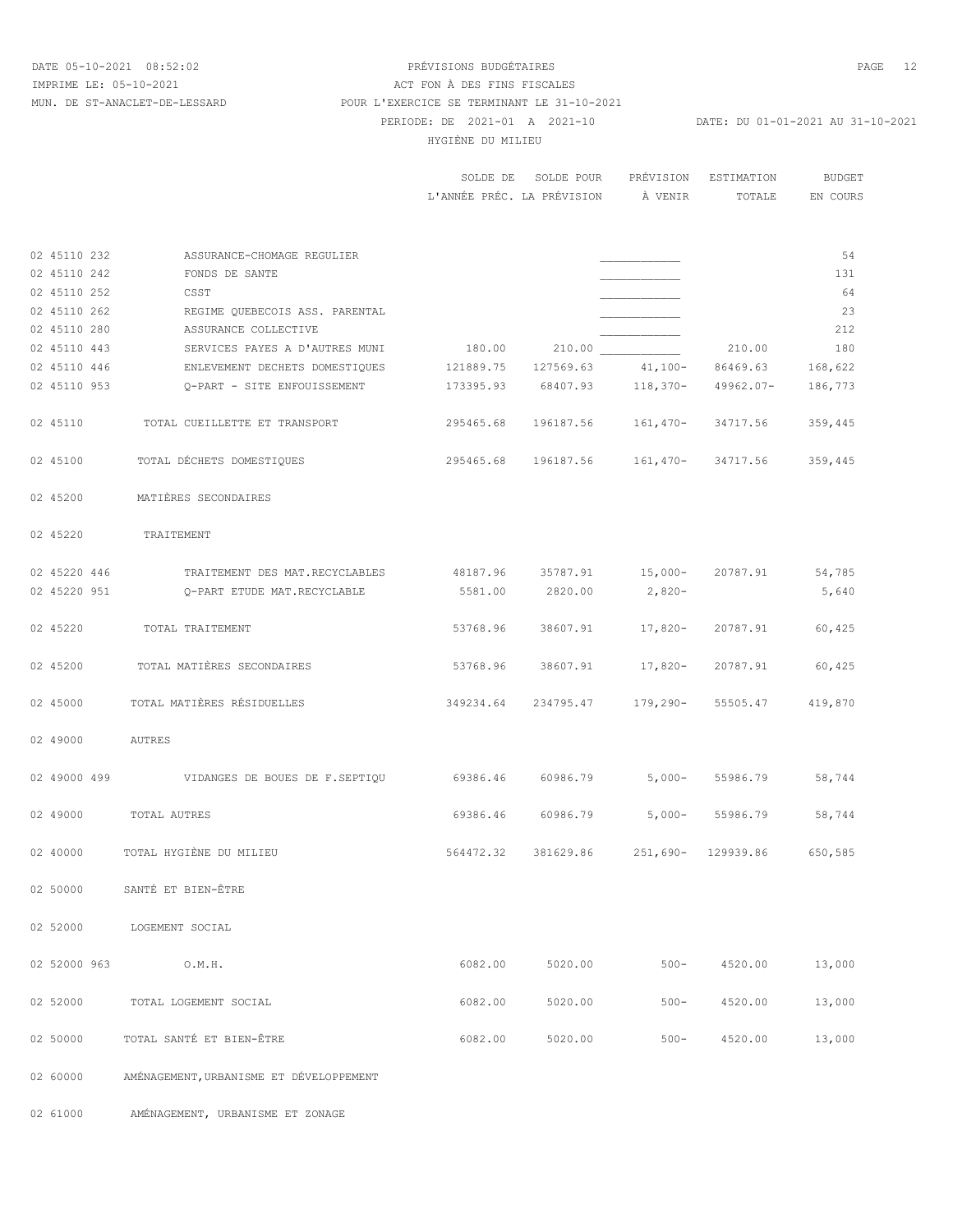### DATE 05-10-2021 08:52:02 PRÉVISIONS BUDGÉTAIRES PAGE 13 PERIODE: DE 2021-01 A 2021-10 DATE: DU 01-01-2021 AU 31-10-2021 AMÉNAGEMENT,URBANISME ET DÉVELOPPEMENT IMPRIME LE: 05-10-2021 <br>
ACT FON À DES FINS FISCALES MUN. DE ST-ANACLET-DE-LESSARD POUR L'EXERCICE SE TERMINANT LE 31-10-2021

|              |                                                                                                    |                                           | SOLDE DE SOLDE POUR<br>L'ANNÉE PRÉC. LA PRÉVISION À VENIR |                 | PRÉVISION ESTIMATION<br>TOTALE | BUDGET<br>EN COURS |
|--------------|----------------------------------------------------------------------------------------------------|-------------------------------------------|-----------------------------------------------------------|-----------------|--------------------------------|--------------------|
|              |                                                                                                    |                                           |                                                           |                 |                                |                    |
| 02 61000 141 | SALAIRE                                                                                            |                                           | 48013.08 36626.10 12,000- 24626.10 46,813                 |                 |                                |                    |
| 02 61000 212 | REER COLLECTIF                                                                                     |                                           | 3182.61 2472.29 850- 1622.29 2,701                        |                 |                                |                    |
| 02 61000 222 | REGIE DES RENTES                                                                                   |                                           | 2605.83 2058.74 700- 1358.74 2,168                        |                 |                                |                    |
| 02 61000 232 | ASSURANCE-CHOMAGE REGULIER                                                                         |                                           | 855.88 605.15 200- 405.15                                 |                 |                                | 673                |
| 02 61000 242 | FONDS DE SANTE                                                                                     |                                           | 2179.67 1595.39 530- 1065.39 1,664                        |                 |                                |                    |
| 02 61000 252 | CSST                                                                                               |                                           | 1469.55 764.09 250- 514.09                                |                 |                                | 805                |
| 02 61000 262 | REGIME OUEBECOIS ASS. PARENTAL                                                                     |                                           | 352.87 253.46 80- 173.46                                  |                 |                                | 288                |
| 02 61000 280 | ASSURANCE-COLLECTIVE                                                                               |                                           | 1841.84 824.32 280- 544.32 4,341                          |                 |                                |                    |
| 02 61000 310 | FRAIS DE DEPLACEMENTS                                                                              |                                           | $146.34$ 21.09 100- 78.91-                                |                 |                                | 700                |
| 02 61000 331 | $-TELEPHONIE$                                                                                      |                                           |                                                           |                 |                                | 720                |
| 02 61000 419 | HONORAIRES - MEMBRES CCU                                                                           |                                           | 1950.00 1301.83 450- 851.83                               |                 |                                | 2,400              |
| 02 61000 454 | FORMATION                                                                                          |                                           | 532.60 871.38 1,000- 128.62-                              |                 |                                | 2,000              |
| 02 61000 494 | ABONNEMENTS ET COTISATIONS                                                                         | $398.95$ $398.95$ $\frac{1}{200}$         |                                                           |                 | 398.95                         |                    |
| 02 61000 650 | VETEMENTS ET CHAUSSURES                                                                            |                                           |                                                           |                 | $200 - 200.00 - 200$           |                    |
| 02 61000 670 | FOURNITURES DE BUREAU                                                                              |                                           |                                                           |                 | $500 - 500.00 -$               | 800                |
| 02 61000 762 | INSPECTION                                                                                         |                                           |                                                           |                 |                                |                    |
| 02 61000 951 | INSPECTION RÉGIONALE                                                                               |                                           | 47022.00  4545.50  4545.50                                |                 |                                | 39,949             |
|              | 02 61000 TOTAL AMÉNAGEMENT, URBANISME ET ZON 110551.22 89392.66 17,140- 72252.66 106,222           |                                           |                                                           |                 |                                |                    |
|              | 02 62000 PROMOTION ET DÉVELOPPEMENT ÉCONOMIQUE                                                     |                                           |                                                           |                 |                                |                    |
| 02 62000 951 | QUOTE-PART DE LA MUNICIPALITE                                                                      | 21781.00 11032.00 20,123- 9091.00- 31,155 |                                                           |                 |                                |                    |
|              | 02 62000 TOTAL PROMOTION ET DÉVELOPPEMENT ÉC $21781.00$ $11032.00$ $20,123$ - $9091.00$ - $31,155$ |                                           |                                                           |                 |                                |                    |
| 02 63000     | RÉNOVATION URBAINE                                                                                 |                                           |                                                           |                 |                                |                    |
|              | 02 63900 AUTRES BIENS                                                                              |                                           |                                                           |                 |                                |                    |
| 02 63900 141 | SALAIRE                                                                                            |                                           | 21810.09 19624.93 2,500- 17124.93 22,064                  |                 |                                |                    |
| 02 63900 212 | -RÉGIME DE RETRAITE                                                                                |                                           | 1100.07 982.20 450- 532.20 1,400                          |                 |                                |                    |
| 02 63900 222 | REGIE DES RENTES                                                                                   |                                           | 1055.83 1026.75 120- 906.75 1,148                         |                 |                                |                    |
| 02 63900 232 | ASSURANCE-CHOMAGE REGULIER                                                                         | 366.21                                    | 324.14                                                    | $50 -$          | 274.14                         | 362                |
| 02 63900 242 | FONDS DE SANTE                                                                                     | 929.20                                    | 836.07                                                    | $50 -$          | 786.07                         | 882                |
| 02 63900 252 | CSST                                                                                               |                                           | 449.34 400.29 50-                                         |                 | 350.29                         | 456                |
| 02 63900 262 |                                                                                                    |                                           |                                                           |                 |                                | 152                |
| 02 63900 310 | FRAIS DE DEPL. DU PERSONNEL 2396.97                                                                |                                           |                                                           | 2577.52 100-    | 2477.52 2,500                  |                    |
| 02 63900 522 | <b>EMBELLISSEMENT</b>                                                                              |                                           |                                                           |                 |                                | 10,000             |
| 02 63900 650 | VETEMENTS CHAUSSURES & ACCES                                                                       |                                           | 11.23 147.66                                              |                 | 147.66                         | 250                |
|              | 02 63900 999 SUBV.-INCITAT. A LA CONSTRUCTI                                                        | 8376.03                                   |                                                           |                 | 718.97 500- 218.97 9,000       |                    |
|              | 02 63900 TOTAL AUTRES BIENS                                                                        | 44351.13                                  |                                                           | 39019.58 3,850- | 35169.58                       | 48,214             |
|              | 02 63000 TOTAL RÉNOVATION URBAINE                                                                  |                                           | 44351.13 39019.58 3,850-                                  |                 | 35169.58                       | 48,214             |
| 02 60000     | TOTAL AMÉNAGEMENT, URBANISME ET DÉVE $176683.35$ 139444.24                                         |                                           |                                                           |                 | 41, 113 - 98331. 24            | 185,591            |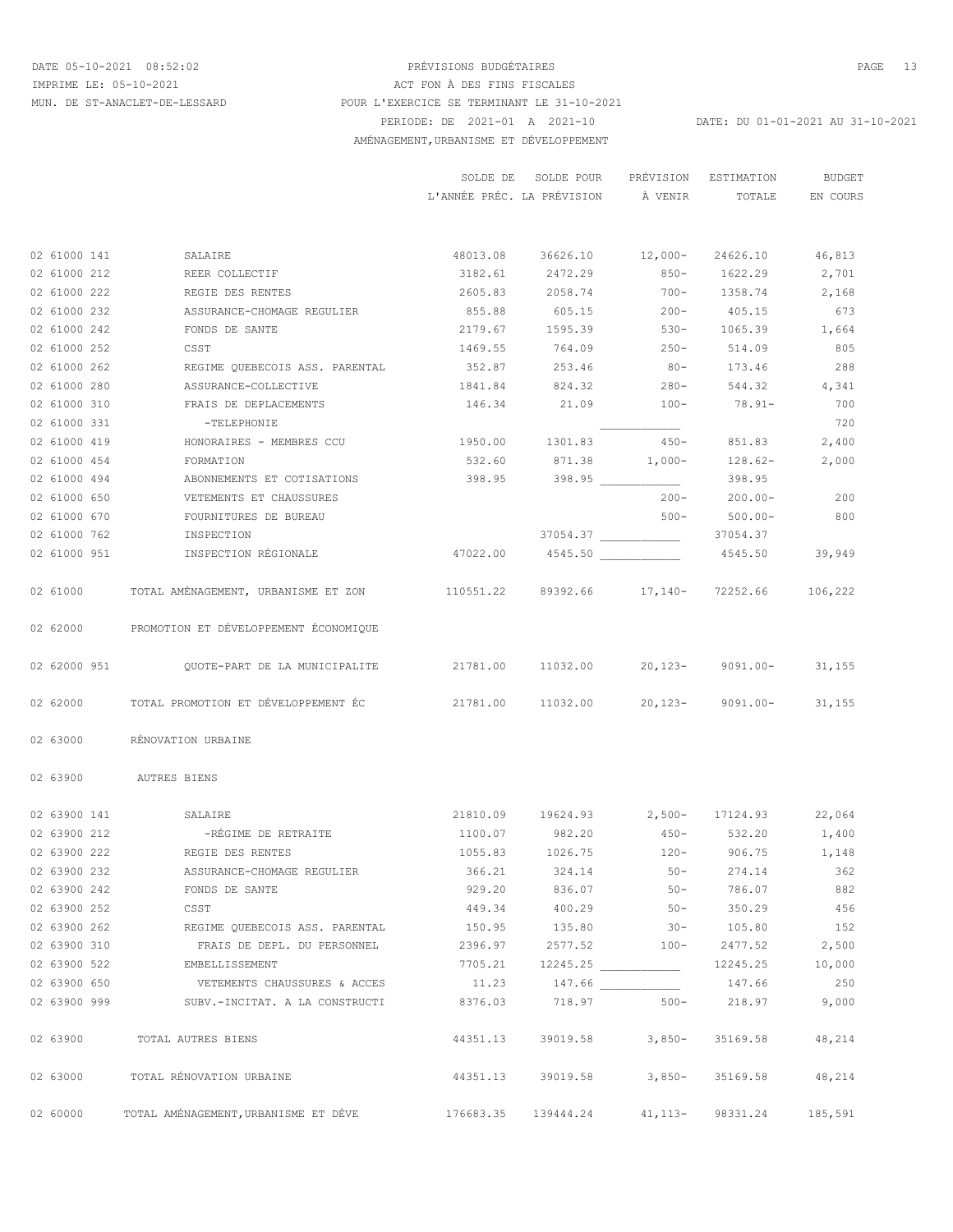# DATE 05-10-2021 08:52:02 PRÉVISIONS BUDGÉTAIRES PAGE 14 PERIODE: DE 2021-01 A 2021-10 DATE: DU 01-01-2021 AU 31-10-2021 LOISIRS ET CULTURE IMPRIME LE: 05-10-2021 ACT FON À DES FINS FISCALES MUN. DE ST-ANACLET-DE-LESSARD POUR L'EXERCICE SE TERMINANT LE 31-10-2021

|                            | SOLDE DE SOLDE POUR |         | PREVISION ESTIMATION | BUDGET   |
|----------------------------|---------------------|---------|----------------------|----------|
| L'ANNÉE PRÉC. LA PRÉVISION |                     | À VENIR | TOTALE               | EN COURS |

02 70000 LOISIRS ET CULTURE

02 70100 ACTIVITÉS RÉCRÉATIVES

02 70120 CENTRES COMMUNAUTAIRES

| 02 70120 141 | SALAIRE                               | 101406.65 | 62925.34          | $21,000-$ | 41925.34    | 78,101  |
|--------------|---------------------------------------|-----------|-------------------|-----------|-------------|---------|
| 02 70120 212 | REER COLLECTIF                        | 6622.22   | 3866.71           | $1,300-$  | 2566.71     | 5,579   |
| 02 70120 222 | REGIE DES RENTES                      | 5678.74   | 3665.49           | $1,230-$  | 2435.49     | 4,647   |
| 02 70120 232 | ASSURANCE-CHOMAGE REGULIER            | 1704.86   | 1039.98           | $350 -$   | 689.98      | 1,465   |
| 02 70120 242 | FONDS DE SANTE                        | 4660.70   | 2841.73           | $950 -$   | 1891.73     | 3,567   |
| 02 70120 252 | CSST                                  | 2253.35   | 1360.57           | $460 -$   | 900.57      | 1,725   |
| 02 70120 262 | REGIME OUEBECOIS ASS. PARENTAL        | 701.75    | 435.56            | $150 -$   | 285.56      | 617     |
| 02 70120 280 | ASSURANCE-COLLECTIVE                  | 7996.56   | 3778.32           | $1,260-$  | 2518.32     | 6,611   |
| 02 70120 310 | FRAIS DE DEPLACEMENTS                 | 2292.40   | 926.84            | $200 -$   | 726.84      | 2,000   |
| 02 70120 329 | LOCATION AUTOBUS                      | 241.47    |                   |           |             |         |
| 02 70120 331 | TELEPHONE                             | 1559.43   | 1094.72           | $370 -$   | 724.72      | 1,500   |
| 02 70120 345 | PROGRAMMATION                         |           |                   | $500 -$   | $500.00 -$  | 1,500   |
| 02 70120 421 | ASSURANCE - BATIMENT                  | 3029.00   |                   | 3079.13   | 3079.13     | 3,100   |
| 02 70120 454 | FORMATION                             |           |                   | $200 -$   | $200.00 -$  | 500     |
| 02 70120 494 | ABONNEMENTS ET COTISATIONS            | 873.67    |                   |           | 792.44      | 900     |
| 02 70120 522 | ENTRETIEN & REP. - BATIMENT           | 5167.95   | 1969.72           | $25,000-$ | 23030.28-   | 27,000  |
| 02 70120 641 | PIECES ET ACCESSOIRES                 | 6365.39   | 273.50            | $500 -$   | $226.50 -$  | 1,500   |
| 02 70120 642 | DIVERS (TABLE HARMONISATION           | $18.00 -$ |                   |           |             |         |
| 02 70120 650 | VETEMENTS CHAUSSURES & ACCES          | 120.43    | 62.94             | $100 -$   | $37.06 -$   | 200     |
| 02 70120 660 | ARTICLES DE NETTOYAGE                 | 2070.95   | 968.56            | $500 -$   | 468.56      | 1,800   |
| 02 70120 681 | ELECTRICITE                           | 13375.60  | 9206.89           | $5,000-$  | 4206.89     | 18,000  |
| 02 70120 691 | MEDICAMENTS                           | 71.65     |                   |           |             | 75      |
| 02 70120 951 | ENTENTE LOISIRS-VILLE RIMOUSKI        | 18772.90  | 9053.03           | 8,370-    | 683.03      | 17,425  |
| 02 70120 965 | IMMATRICULATION                       | 371.65    | 376.62            |           | 376.62      |         |
| 02 70120     | TOTAL CENTRES COMMUNAUTAIRES          | 185319.32 | 107718.09 67,440- |           | 40278.09    | 177,812 |
| 02 70130     | PATINOIRES INTÉRIEURES ET EXTÉRIEURES |           |                   |           |             |         |
| 02 70130 141 | SALAIRE                               | 4311.44   | 1407.02           | $3,000-$  | $1592.98 -$ | 8,000   |
| 02 70130 222 | REGIE DES RENTES                      | 122.09    | 45.30             | $150-$    | 104.70-     | 384     |
| 02 70130 232 | ASSURANCE-CHOMAGE REGULIER            | 72.42     | 23.24             | $60 -$    | $36.76-$    | 131     |
| 02 70130 242 | FONDS DE SANTE                        | 183.66    | 59.92             | $180 -$   | $120.08-$   | 298     |
| 02 70130 252 | CSST                                  | 88.76     | 28.70             | $90 -$    | 61.30-      | 175     |
| 02 70130 262 | REGIME QUEBECOIS ASS. PARENTAL        | 29.84     | 9.75              | $30 -$    | $20.25 -$   | 52      |
| 02 70130 329 | LOCATION D'AUTOBUS                    |           |                   |           |             | 300     |
| 02 70130 331 | TELEPHONE                             | 1100.77   | 719.14            | $250 -$   | 469.14      | 1,026   |
| 02 70130 419 | CONTRAT ENTRETIEN PATINOIRE           | 11700.00  | 10450.00          | $3,150-$  | 7300.00     | 13,600  |
| 02 70130 421 | ASSURANCE - BATIMENT                  | 1212.00   |                   |           | 1232.06     | 1,200   |
| 02 70130 454 | FORMATION                             |           |                   |           |             | 200     |
| 02 70130 494 | INSCRIPTIONS AUX TOURNOIS             |           |                   | $200 -$   | $200.00 -$  | 200     |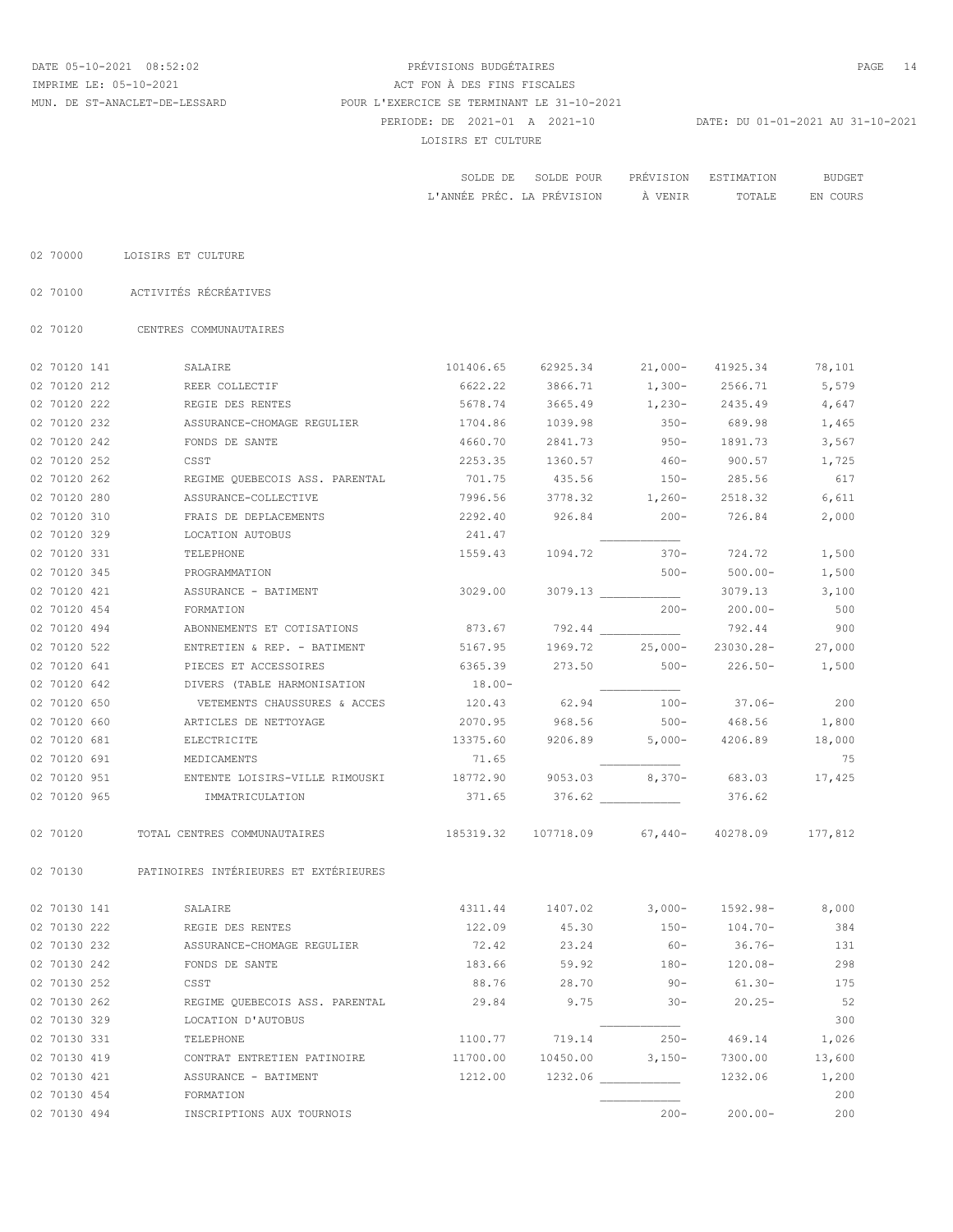# DATE 05-10-2021 08:52:02 PRÉVISIONS BUDGÉTAIRES PAGE 15 PERIODE: DE 2021-01 A 2021-10 DATE: DU 01-01-2021 AU 31-10-2021 LOISIRS ET CULTURE IMPRIME LE: 05-10-2021 <br>
ACT FON À DES FINS FISCALES MUN. DE ST-ANACLET-DE-LESSARD POUR L'EXERCICE SE TERMINANT LE 31-10-2021

|              |                                                                                       |                                              | SOLDE DE SOLDE POUR<br>L'ANNÉE PRÉC. LA PRÉVISION À VENIR TOTALE |                 | PRÉVISION ESTIMATION           | <b>BUDGET</b><br>EN COURS |
|--------------|---------------------------------------------------------------------------------------|----------------------------------------------|------------------------------------------------------------------|-----------------|--------------------------------|---------------------------|
|              |                                                                                       |                                              |                                                                  |                 |                                |                           |
| 02 70130 522 | ENTRETIEN & REP. - BATIMENT 121.15 131.93 200- 68.07-                                 |                                              |                                                                  |                 |                                | 500                       |
| 02 70130 641 | FOURNITURES ET MATERIELS                                                              | $122.77$ $16.85 400 416.85-$                 |                                                                  |                 |                                | 500                       |
| 02 70130 660 | ARTICLES DE NETTOYAGE                                                                 |                                              |                                                                  |                 | 22.99    100-    77.01-    200 |                           |
| 02 70130 681 | ELECTRICITE                                                                           |                                              |                                                                  |                 | $1,000-1000.00-3,400$          |                           |
| 02 70130 691 | MEDICAMENTS                                                                           | 71.71                                        |                                                                  |                 |                                | 75                        |
| 02 70130 951 | ENTENTE LOISIRS-VILLE RIMOUSKI 18772.88 9053.04 8,370- 683.04 17,425                  |                                              |                                                                  |                 |                                |                           |
|              | 02 70130 TOTAL PATINOIRES INTÉRIEURES ET EXT 67909.49 23166.24 17,180- 5986.24 47,666 |                                              |                                                                  |                 |                                |                           |
|              | 02 70150 PARCS ET TERRAINS DE JEUX                                                    |                                              |                                                                  |                 |                                |                           |
| 02 70150 141 | SALAIRE                                                                               |                                              | 31680.60 35564.00 5,000- 30564.00 50,000                         |                 |                                |                           |
| 02 70150 222 | REGIE DES RENTES                                                                      |                                              | 987.72 1336.62 200- 1136.62                                      |                 |                                | 2,505                     |
| 02 70150 232 | ASSURANCE-CHOMAGE REGULIER                                                            |                                              | 532.06 587.63 50- 537.63                                         |                 |                                | 792                       |
| 02 70150 242 | FONDS DE SANTE                                                                        |                                              | 1349.46 1514.92 220- 1294.92 1,928                               |                 |                                |                           |
| 02 70150 252 | <b>CSST</b>                                                                           |                                              | 652.55 725.47 110- 615.47                                        |                 |                                | 932                       |
| 02 70150 262 |                                                                                       |                                              |                                                                  |                 |                                | 343                       |
| 02 70150 310 | FRAIS DE DEPLACEMENT                                                                  |                                              |                                                                  |                 |                                | 200                       |
| 02 70150 329 | LOCATION D'AUTOBUS                                                                    |                                              |                                                                  |                 |                                | 4,000                     |
| 02 70150 454 | FORMATION                                                                             |                                              |                                                                  |                 |                                | 250                       |
| 02 70150 649 | MATERIEL                                                                              |                                              |                                                                  |                 | 2465.33 4,500                  |                           |
| 02 70150 691 | MEDICAMENTS                                                                           | 57.72                                        |                                                                  |                 |                                | 75                        |
|              | 02 70150 TOTAL PARCS ET TERRAINS DE JEUX                                              | 36473.79  42440.01  5,620-  36820.01  65,525 |                                                                  |                 |                                |                           |
|              | 02 70160 PARCS RÉGIONAUX - GESTION ET EXPL.                                           |                                              |                                                                  |                 |                                |                           |
| 02 70160 141 | SALAIRE RÉGULIER- SOCCER                                                              | $17006.33$ $18791.34$ $18791.34$ $22,000$    |                                                                  |                 |                                |                           |
| 02 70160 222 | RÉGIE DES RENTES                                                                      |                                              |                                                                  |                 | 2060.26                        | 936                       |
| 02 70160 232 | ASSURANCE-EMPLOI                                                                      |                                              |                                                                  |                 |                                | 294                       |
| 02 70160 242 | FONDS DE SANTÉ                                                                        |                                              |                                                                  |                 |                                | 718                       |
| 02 70160 252 | <b>CSST</b>                                                                           |                                              |                                                                  |                 |                                | 348                       |
| 02 70160 262 |                                                                                       |                                              |                                                                  |                 | 129.97 124                     |                           |
| 02 70160 310 | FRAIS DE DEPL. DU PERSONNEL                                                           | 216.96                                       |                                                                  | 195.58          | 195.58                         | 500                       |
| 02 70160 454 | SERVICES DE FORMATION                                                                 |                                              |                                                                  |                 |                                | 200                       |
| 02 70160 494 | INSCRIPTIONS TOURNOIS                                                                 | 2841.64                                      |                                                                  | 5311.00         | 5311.00                        | 7,000                     |
| 02 70160 522 | BATISSES ET TERRAINS                                                                  | 3882.79                                      |                                                                  | 1366.35         | 1366.35                        | 4,000                     |
| 02 70160 649 | PIECES ET ACCESSOIRES                                                                 | 1010.44                                      |                                                                  | 3815.81         | 3815.81                        | 3,000                     |
| 02 70160 691 | MEDICAMENTS & FOURN. MEDIC                                                            | 81.97                                        |                                                                  |                 |                                | 50                        |
| 02 70160 951 | ENTENTE LOISIRS RIMOUSKI                                                              | 9386.45                                      |                                                                  |                 | 4526.51 4,190- 336.51          | 8,713                     |
| 02 70160     | TOTAL PARCS RÉGIONAUX - GESTION ET                                                    | 36312.26                                     |                                                                  | 36196.82 4,190- | 32006.82                       | 47,883                    |
| 02 70190     | AUTRES                                                                                |                                              |                                                                  |                 |                                |                           |
|              |                                                                                       |                                              |                                                                  |                 |                                |                           |

| 02 70190 141 | <b>SALATRE</b> | $800 -$ | $800.00 -$ | 800 |
|--------------|----------------|---------|------------|-----|
| 02 70190 212 | REER COLLECTIF |         | $30.00 -$  | 30  |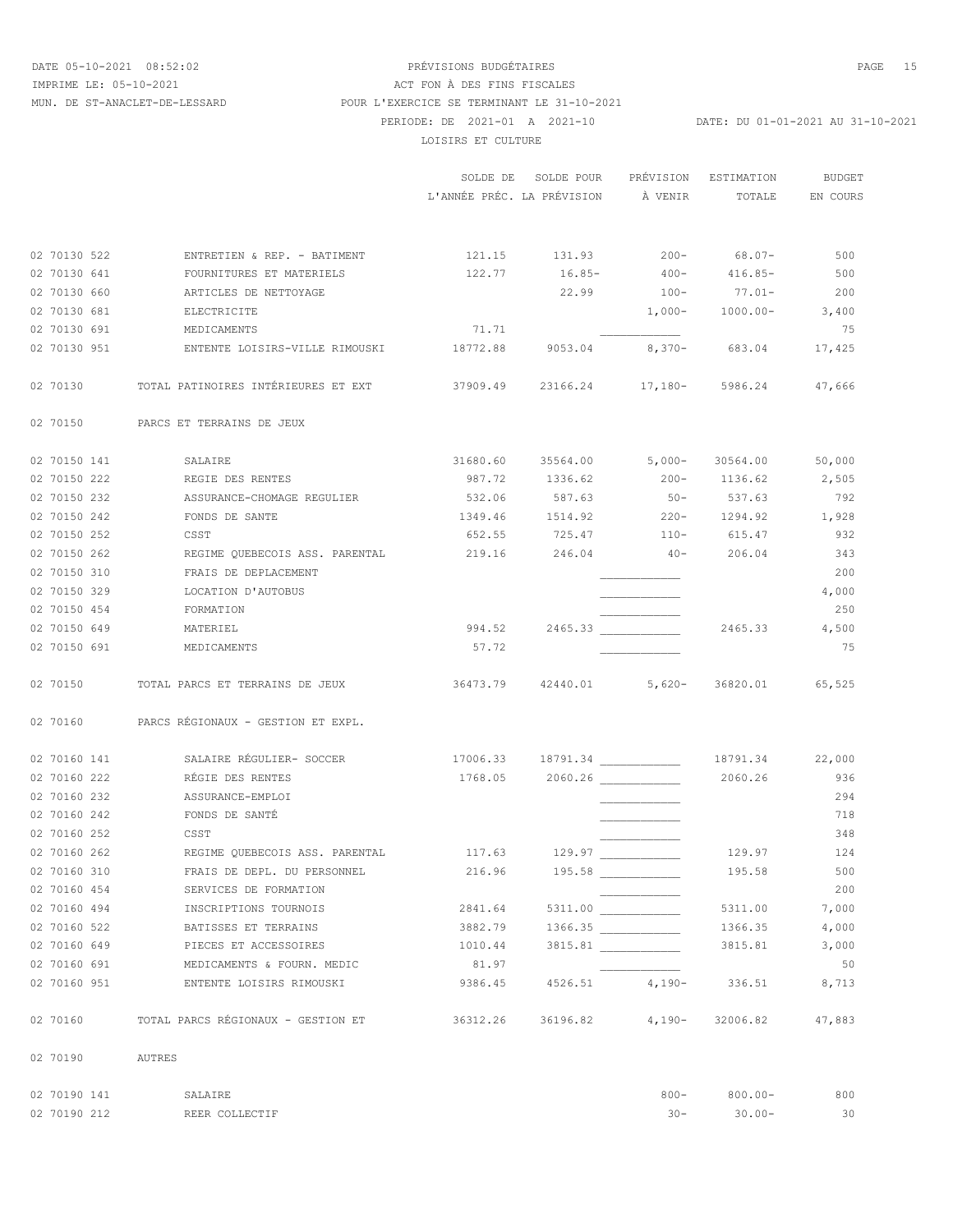# DATE 05-10-2021 08:52:02 PRÉVISIONS BUDGÉTAIRES PAGE 16 PERIODE: DE 2021-01 A 2021-10 DATE: DU 01-01-2021 AU 31-10-2021 LOISIRS ET CULTURE IMPRIME LE: 05-10-2021 <br>
ACT FON À DES FINS FISCALES MUN. DE ST-ANACLET-DE-LESSARD POUR L'EXERCICE SE TERMINANT LE 31-10-2021

|          |              |                                                                    |                                               | SOLDE DE SOLDE POUR<br>L'ANNÉE PRÉC. LA PRÉVISION À VENIR |                  | PRÉVISION ESTIMATION<br>TOTALE | <b>BUDGET</b><br>EN COURS |
|----------|--------------|--------------------------------------------------------------------|-----------------------------------------------|-----------------------------------------------------------|------------------|--------------------------------|---------------------------|
|          |              |                                                                    |                                               |                                                           |                  |                                |                           |
|          | 02 70190 222 | REGIE DES RENTES                                                   |                                               |                                                           |                  | $20 -$<br>$20.00 -$            | 24                        |
|          | 02 70190 232 | ASSURANCE-CHOMAGE REGULIER                                         |                                               |                                                           |                  | $10 - 10.00 -$                 | $_{\rm 8}$                |
|          | 02 70190 242 | FONDS DE SANTE                                                     |                                               |                                                           |                  | $20 - 20.00 -$                 | 18                        |
|          | 02 70190 252 | CSST                                                               |                                               |                                                           |                  | $10 - 10.00 -$                 | - 9                       |
|          | 02 70190 262 | REGIME QUEBECOIS ASS. PARENTAL                                     |                                               |                                                           |                  | $10 - 10.00 -$                 | $\overline{\phantom{a}}$  |
|          | 02 70190 280 | ASSURANCE COLLECTIVE                                               |                                               |                                                           |                  | $50 - 50.00 -$                 | 52                        |
|          | 02 70190 421 | ASSURANCES - BÂTIMENT                                              |                                               | $353.00$ $358.84$ 200 $358.84$ 358.84 350                 |                  |                                |                           |
|          | 02 70190 522 | ENTRETIEN & REP. - TERRAIN 6000 771.53 583.05 200- 383.05 1,000    |                                               |                                                           |                  |                                |                           |
|          | 02 70190 649 | PIECES & ACCESSOIRES                                               |                                               |                                                           |                  |                                | 200                       |
|          | 02 70190 681 | ELECTRICITE                                                        |                                               | 357.33 118.20 60- 58.20                                   |                  |                                | 800                       |
|          | 02 70190 691 | MEDICAMENTS                                                        |                                               |                                                           |                  |                                | 75                        |
|          | 02 70190 951 | ENTENTE LOISIRS-VILLE RIMOUSKI 8386.45 4526.53 4,190- 336.53 8,713 |                                               |                                                           |                  |                                |                           |
| 02 70190 |              | TOTAL AUTRES                                                       |                                               | 10868.31 5806.99 5,400- 406.99                            |                  |                                | 12,082                    |
| 02 70100 |              | TOTAL ACTIVITÉS RÉCRÉATIVES                                        | 306883.17 215328.15 99,830- 115498.15 350,968 |                                                           |                  |                                |                           |
| 02 70200 |              | ACTIVITÉS CULTURELLES                                              |                                               |                                                           |                  |                                |                           |
|          |              | 02 70230 BIBLIOTHÈQUES                                             |                                               |                                                           |                  |                                |                           |
|          | 02 70230 141 | SALAIRE                                                            |                                               | 14149.32 11666.07 5,000- 6666.07 15,562                   |                  |                                |                           |
|          | 02 70230 212 | -RÉGIME DE RETRAITE                                                |                                               | 960.14 791.39 400- 391.39 1,070                           |                  |                                |                           |
|          | 02 70230 222 | REGIE DES RENTES                                                   | 930.70                                        | 831.95                                                    | $410 - 421.95$   |                                | 855                       |
|          | 02 70230 232 | ASSURANCE-CHOMAGE REGULIER                                         | 237.82                                        | 192.59                                                    | $100 - 92.59$    |                                | 275                       |
|          | 02 70230 242 | FONDS DE SANTE                                                     | 833.22                                        | 684.25                                                    | $340 - 344.25$   |                                | 655                       |
|          | 02 70230 252 | CSST                                                               |                                               | 403.07 327.51                                             | $150 - 177.51$   |                                | 320                       |
|          | 02 70230 262 | REGIME QUEBECOIS ASS. PARENTAL 697.87 80.70                        |                                               |                                                           |                  | $40-40.70$ 115                 |                           |
|          | 02 70230 280 | AVANTAGES SOCIAUX DIVERS - EMPL 5410.08 4395.69 2,200-             |                                               |                                                           |                  | 2195.69 6,981                  |                           |
|          | 02 70230 310 | FRAIS DE DEPLACEMENTS                                              | 34.15                                         | 78.89                                                     | $50 -$           | 28.89                          | 200                       |
|          | 02 70230 331 | TELEPHONE                                                          |                                               | 1420.01 1076.11                                           |                  | $370 - 706.11$ 1,300           |                           |
|          | 02 70230 414 | INFORMATIQUE                                                       |                                               |                                                           |                  | $100 - 100.00 -$               | 200                       |
|          | 02 70230 454 | FORMATION                                                          | 50.00                                         |                                                           |                  | $100 - 100.00 -$               | 200                       |
|          | 02 70230 649 | MATERIEL - ACTIVITES DIVERSES                                      | 508.65                                        | 33.56                                                     | $500 -$          | $466.44-$                      | 500                       |
|          | 02 70230 670 | FOURNITURES DE BUREAU                                              | 5782.49                                       | 7813.98                                                   | $200 -$          | 7613.98                        | 5,000                     |
|          | 02 70230 951 | ENTENTE LOISIRS-VILLE RIMOUSKI                                     | 18772.89                                      |                                                           |                  | $9053.03$ $8,370-$ 683.03      | 17,425                    |
| 02 70230 |              | TOTAL BIBLIOTHÈQUES                                                | 49590.41                                      | 37025.72                                                  | $18,330-$        | 18695.72                       | 50,658                    |
| 02 70200 |              | TOTAL ACTIVITÉS CULTURELLES                                        | 49590.41                                      |                                                           | 37025.72 18,330- | 18695.72                       | 50,658                    |
| 02 70000 |              | TOTAL LOISIRS ET CULTURE                                           | 356473.58                                     | 252353.87                                                 |                  | 118, 160 - 134193.87           | 401,626                   |
|          |              |                                                                    |                                               |                                                           |                  |                                |                           |

02 90000 FRAIS DE FINANCEMENT

02 92000 DETTE À LONG TERME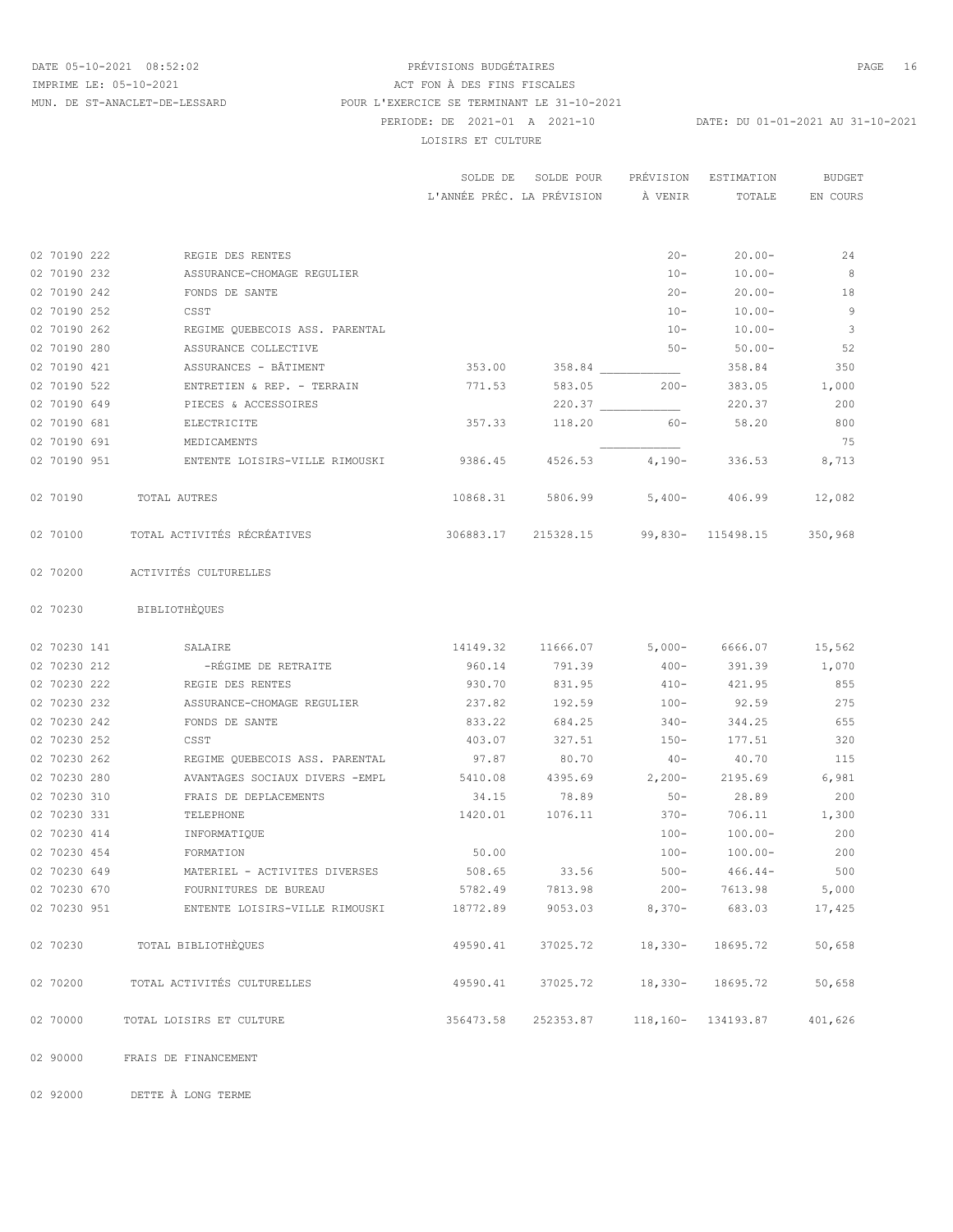### DATE 05-10-2021 08:52:02 PRÉVISIONS BUDGÉTAIRES PAGE 17 PERIODE: DE 2021-01 A 2021-10 DATE: DU 01-01-2021 AU 31-10-2021 FRAIS DE FINANCEMENT IMPRIME LE: 05-10-2021 ACT FON À DES FINS FISCALES MUN. DE ST-ANACLET-DE-LESSARD POUR L'EXERCICE SE TERMINANT LE 31-10-2021

|              |                                          | SOLDE DE                                      | SOLDE POUR | PRÉVISION | ESTIMATION                                        | <b>BUDGET</b> |
|--------------|------------------------------------------|-----------------------------------------------|------------|-----------|---------------------------------------------------|---------------|
|              |                                          | L'ANNÉE PRÉC. LA PRÉVISION                    |            | À VENIR   | TOTALE                                            | EN COURS      |
|              |                                          |                                               |            |           |                                                   |               |
|              |                                          |                                               |            |           |                                                   |               |
| 02 92100     | INTÉRÊTS                                 |                                               |            |           |                                                   |               |
| 02 92100 840 | INTERETS - DETTE A LONG TERME            | 70025.36                                      |            |           | 17464.78 31,500- 14035.22- 43,502                 |               |
| 02 92100     | TOTAL INTÉRÊTS                           | 70025.36                                      |            |           | $17464.78$ 31,500- 14035.22-                      | 43,502        |
| 02 92000     | TOTAL DETTE À LONG TERME                 | 70025.36                                      |            |           | $17464.78$ 31,500- 14035.22-                      | 43,502        |
| 02 99000     | AUTRES FRAIS DE FINANCEMENT              |                                               |            |           |                                                   |               |
| 02 99000 895 | FRAIS DE BANQUE                          |                                               |            |           | 2303.96 859.71 1,500- 640.29-                     | 3,000         |
| 02 99000     | TOTAL AUTRES FRAIS DE FINANCEMENT        | 2303.96                                       | 859.71     |           | $1,500-640.29-$                                   | 3,000         |
| 02 90000     | TOTAL FRAIS DE FINANCEMENT               | 72329.32                                      |            |           | 18324.49 33,000- 14675.51-                        | 46,502        |
| 02 00000     | <b>TOTAL CHARGES</b>                     |                                               |            |           | 3849118.87   2276588.51   1,131,972-   1144615.94 | 3,677,676     |
|              | EXCÉDENT (DÉFICIT) AVANT CONCILIATION    | 169063.71- 1337340.34- 1,707,829- 3045169.91- |            |           |                                                   | $293,443-$    |
|              |                                          |                                               |            |           |                                                   |               |
| 03 00000     | CONCILIATION À DES FINS FISCALES         |                                               |            |           |                                                   |               |
| 03 01000     | IMMOBILISATIONS                          |                                               |            |           |                                                   |               |
| 03 01100     | AMORTISSEMENT                            |                                               |            |           |                                                   |               |
| 03 01300 000 | AMORTISSEMENT                            | 412221.03-                                    |            |           |                                                   |               |
| 03 01100     | TOTAL AMORTISSEMENT                      | 412221.03-                                    |            |           |                                                   |               |
| 03 01000     | IMMOBILISATIONS EN COURS                 |                                               |            |           |                                                   |               |
| 03 01015 000 | EQUIPEMENTS EN LOISIRS                   | 2603.66                                       |            |           |                                                   |               |
|              | 03 01017 000 PROLONGEMENT RÉSEAU AQUEDUC | 85555.74                                      |            |           |                                                   |               |
| 03 01020 000 | FOSSES SEPTIQUES - M. NORMES             |                                               |            | 7591.64   | 7591.64                                           |               |
| 03 01021 000 | ÉTANGS AÉRÉS                             | 227633.42                                     |            | 23679.99  | 23679.99                                          |               |
| 03 01022 000 | DÉVELOPPEMENT MELCHIOR POIRIER           | 2084.00                                       |            | 14596.84  | 14596.84                                          |               |
| 03 01000     | TOTAL IMMOBILISATIONS EN COURS           | 317876.82                                     |            | 45868.47  | 45868.47                                          |               |
| 03 01000     | TOTAL IMMOBILISATIONS                    | 94344.21-                                     |            | 45868.47  | 45868.47                                          |               |

03 10000 FINANCEMENT

03 21000 REMBOURSEMENT DE LA DETTE À L.T.